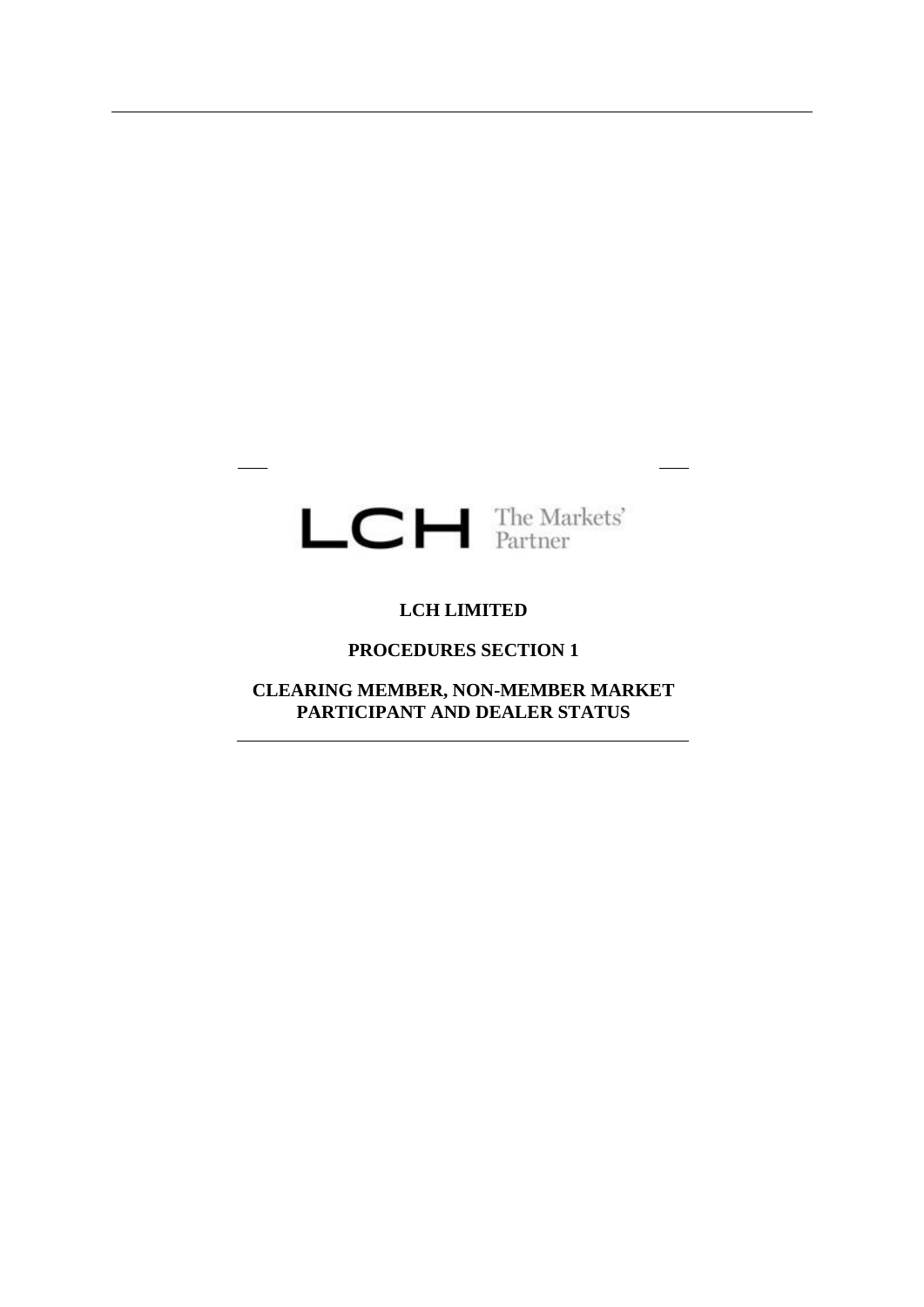#### **CONTENTS**

| Section | Page                                                                 |
|---------|----------------------------------------------------------------------|
|         |                                                                      |
| 1.1     | Application Procedure – Clearing Member, Special Clearing Member and |
| 1.2     |                                                                      |
| 1.3     |                                                                      |
| 1.4     |                                                                      |
| 1.5     |                                                                      |
| 1.6     |                                                                      |
| 1.7     |                                                                      |
| 1.8     |                                                                      |
| 1.9     |                                                                      |
| 1.10    |                                                                      |
| 1.11    |                                                                      |
| 1.12    |                                                                      |
|         |                                                                      |
|         |                                                                      |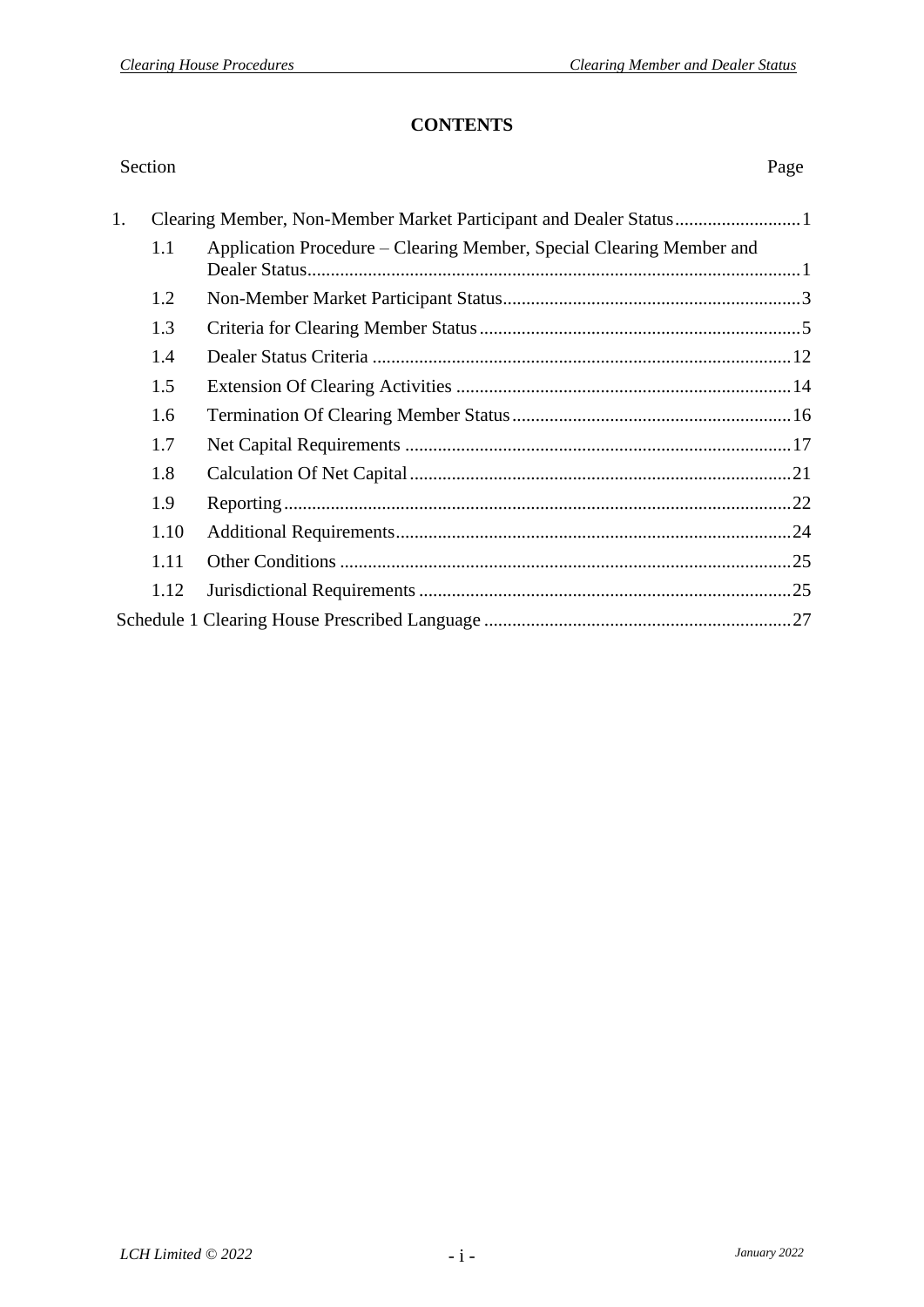# 1. **CLEARING MEMBER, NON-MEMBER MARKET PARTICIPANT AND DEALER STATUS**

# 1.1 **Application Procedure – Clearing Member, Special Clearing Member and Dealer Status**

An application for Clearing Member status of the Clearing House, or for dealer status (whether as a ForexClear Dealer, RepoClear Dealer or SwapClear Dealer, each a "**Dealer**") or for an extension of Clearing Member status to another Clearing House service must be made in such form and fashion as prescribed by the Clearing House from time to time, and may be obtained from Clearing House's Membership team. Additional information (including legal documents) must be supplied where necessary and submitted to the Clearing House with (or as an addition or supplement to) such prescribed form.

An application for the status of special Clearing Member ("**Special Clearing Member**") must be initiated by a written request to the Clearing House. The nature of the application procedure and the documents and information required from the applicant will be determined by the Clearing House by reference to the nature of the application and will be notified by the Clearing House to the applicant upon receipt of such written request.

Applicants approved by the Clearing House for Clearing Member or Dealer status, including an extension of Clearing Member status to another Clearing House service, ("**Approved Applicants**") must, within six months of notification of their approval, fulfil all conditions attached to their approval. If an Approved Applicant does not fulfil all such conditions within these six months, the Clearing House may, at its sole discretion, consider the grant of approval to have lapsed and may notify the prospective Clearing Member or Dealer accordingly that they will be required to provide further information, following which the application will be submitted for re-approval.

Clearing Members have the right to apply for approval to clear one or more of the markets cleared by the Clearing House, subject to meeting the requirements of the Clearing House in respect of each such market. Please note that Clearing Member status does not provide membership of the company LCH Limited or any right to a shareholding therein, nor does it provide the right to any shareholding in LCH Group Holdings Limited or any entitlement or right to participate in any way in LCH SA or the clearing services it offers. LCH SA has its own arrangements and admission criteria for Clearing Member status – see the LCH SA Sections of the LCH website for further details.

Applicants approved as Dealers for ForexClear, RepoClear and/or SwapClear will be admitted to the Register of ForexClear Dealers, Register of RepoClear Dealers, and/or the Register of SwapClear Dealers ("**the OTC Registers**"), as appropriate. Successful admission to one OTC Register does not confer automatic admission to any other OTC Register.

# 1.1.1 *Clearing Member Status*

The terms and conditions binding on each Clearing Member are set out in the Clearing Membership Agreement as amended. Two copies of this document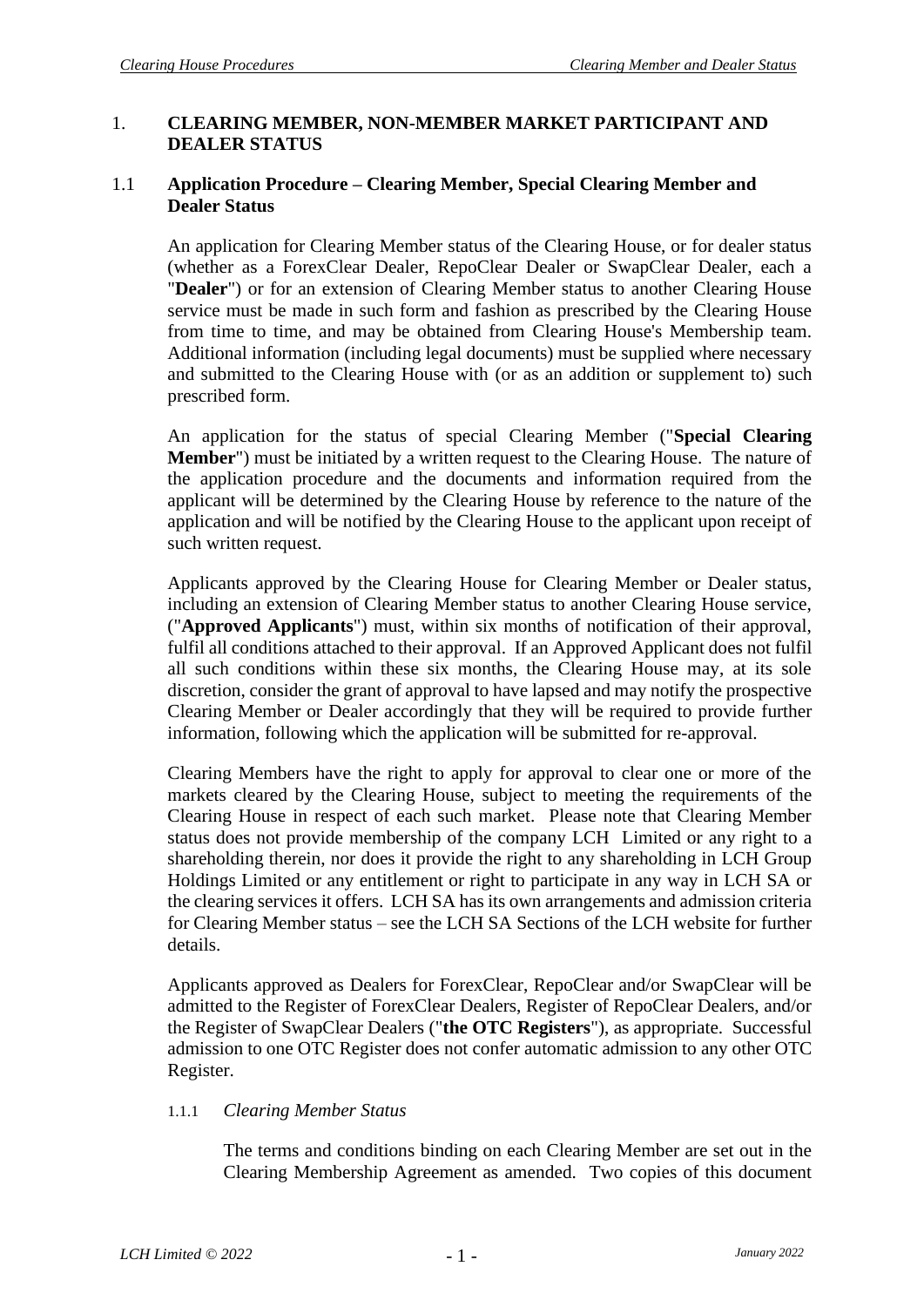will be provided to the applicant who must sign both (but not date them) and return them to the Clearing House's Membership team along with the application documentation.

The applicant must pay the stipulated application fee to the Clearing House. This fee must accompany the application for Clearing Member status and is non refundable.

If (A) Clearing Member status is granted, new Clearing Members will receive a duly executed (and dated) copy of the Clearing Membership Agreement and (B) the Clearing House approves a Clearing Member's extension to a new Clearing House service, the Clearing House shall provide notice to the Clearing Member of such approval, in each case with details of any condition(s) attached to Clearing Member status. If granted, Clearing Member status or extension to another Clearing House service is subject to the making of Contributions to the default fund(s) of the Clearing House related to the Services cleared by the relevant Clearing Member, as determined by the Clearing House under the Default Rules.

#### 1.1.2 *Dealer Status*

The terms and conditions of admission to each of the OTC Registers are set out in the ForexClear Dealer Clearing Agreement, the RepoClear Dealer Clearing Agreement and the SwapClear Dealer Clearing Agreement ("**the OTC Agreements**") as amended. Admission to each OTC Register requires that three copies of the corresponding OTC Agreement must be signed by the applicant and their proposed Clearing Member.

The copies of the relevant OTC Agreement should be returned, undated, to the Clearing House's Membership team along with the application documentation.

If and when admission to an OTC Register is granted, new Dealers will receive a duly executed and dated copy of the relevant OTC Agreement, together with the notification of acceptance and details of any condition(s) attached to their admission. The Clearing House will send, under separate cover, a copy of the duly executed and dated OTC Agreement to the elected Clearing Member.

1.1.3 *Conditions of Application* 

An applicant for Clearing Member or Dealer status must accept that the Clearing House:

- (a) is entitled to make enquiries of any nature about the applicant and any person connected or associated with the applicant;
- (b) is entitled to ask the applicant to supply additional information and take whatever steps are necessary to verify information;
- (c) is entitled to provide and/or disclose information to an exchange, governmental department, regulatory organisation, other authority, or to the Clearing House's insurers in connection with any form of insurance, or to any person pursuant to the provisions of the Financial Services and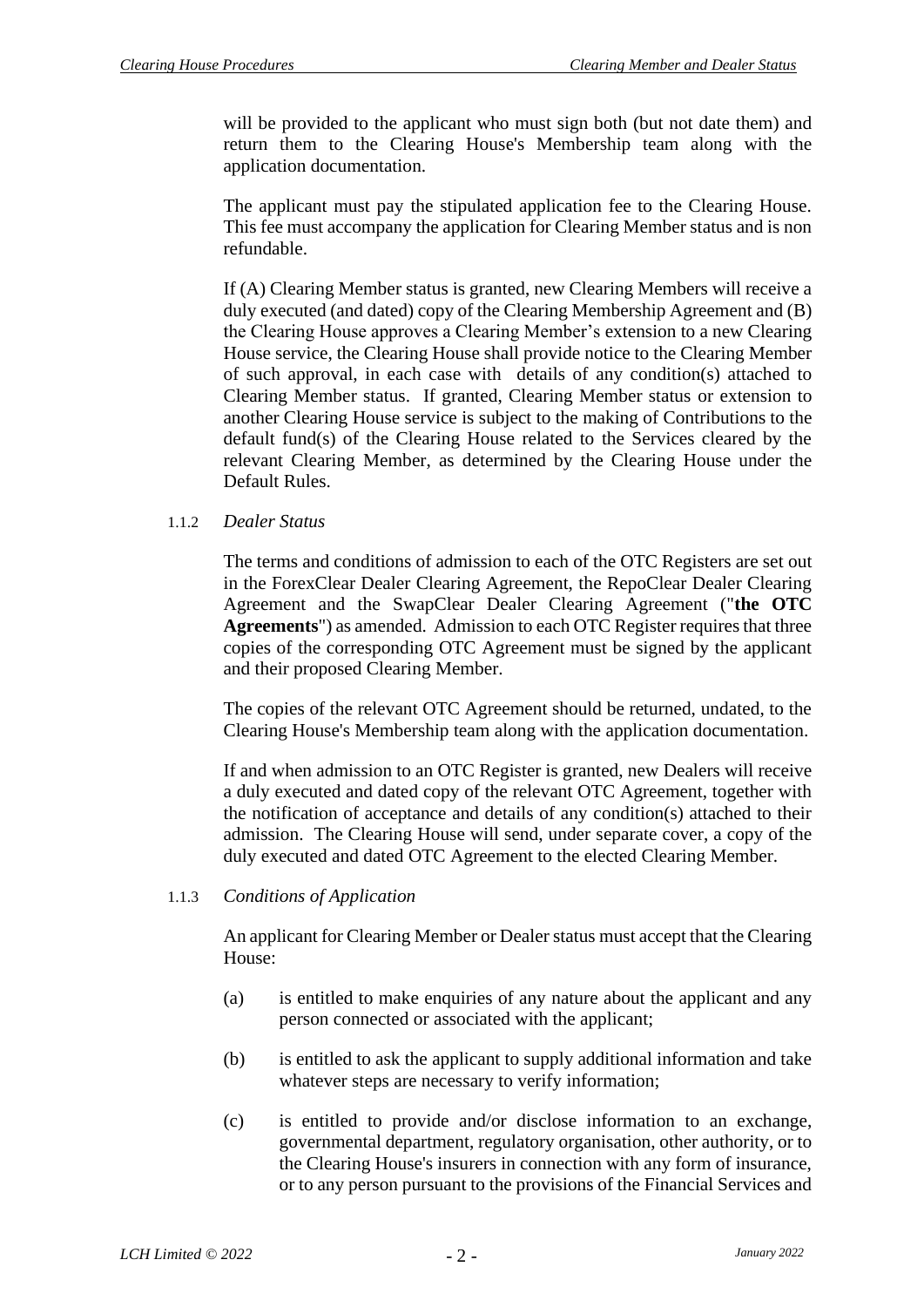Markets Act 2000 as amended and any rules made thereunder, or in accordance with any other statutory requirement, and in accordance with the terms of the Clearing Membership Agreement, the ForexClear Dealer Clearing Agreement, the RepoClear Dealer Clearing Agreement, or the SwapClear Dealer Clearing Agreement as applicable;

- (d) may disclose to any other party the name, address, registered number and details of any exchange or clearing memberships held or applied for; and
- (e) will endeavour to process, consider and decide upon an application in a timely fashion, but owes no duty or obligation to the applicant to do so.

Conditions (a) to (e) apply equally to Clearing Members and to Dealers.

#### 1.2 **NCP Status**

1.2.1 *Criteria for NCP status*

A Clearing Member may only appoint a person as an NCP in respect of a Service where such person:

- (a) is party to an agreement with an Exchange or Approved EquityClear Trading Platform (as applicable) pursuant to which:
	- (i) such person is a participant of, as applicable, the relevant
		- (A) Exchange; or
		- (B) Approved EquityClear Trading Platform; and
	- (ii) such person is subject to, as applicable,
		- (A) the relevant Exchange Rules; or
		- (B) the rules and procedures of the relevant Approved EquityClear Trading Platform; and
- (b) is party to a valid and enforceable arrangement with a Clearing Member pursuant to which:
	- (i) such Clearing Member authorises the NCP to act as its agent and on its behalf; and
	- (ii) the Clearing Member is entitled at all times to provide to the Clearing House such information and data relating to the NCP as the Clearing House may in its sole discretion deem appropriate.
- 1.2.2 *Acceptance of the Appointment of NCP as Agent*

A Clearing Member must submit to the Clearing House a static data form (which is available on request from the Clearing House), the purpose of which is to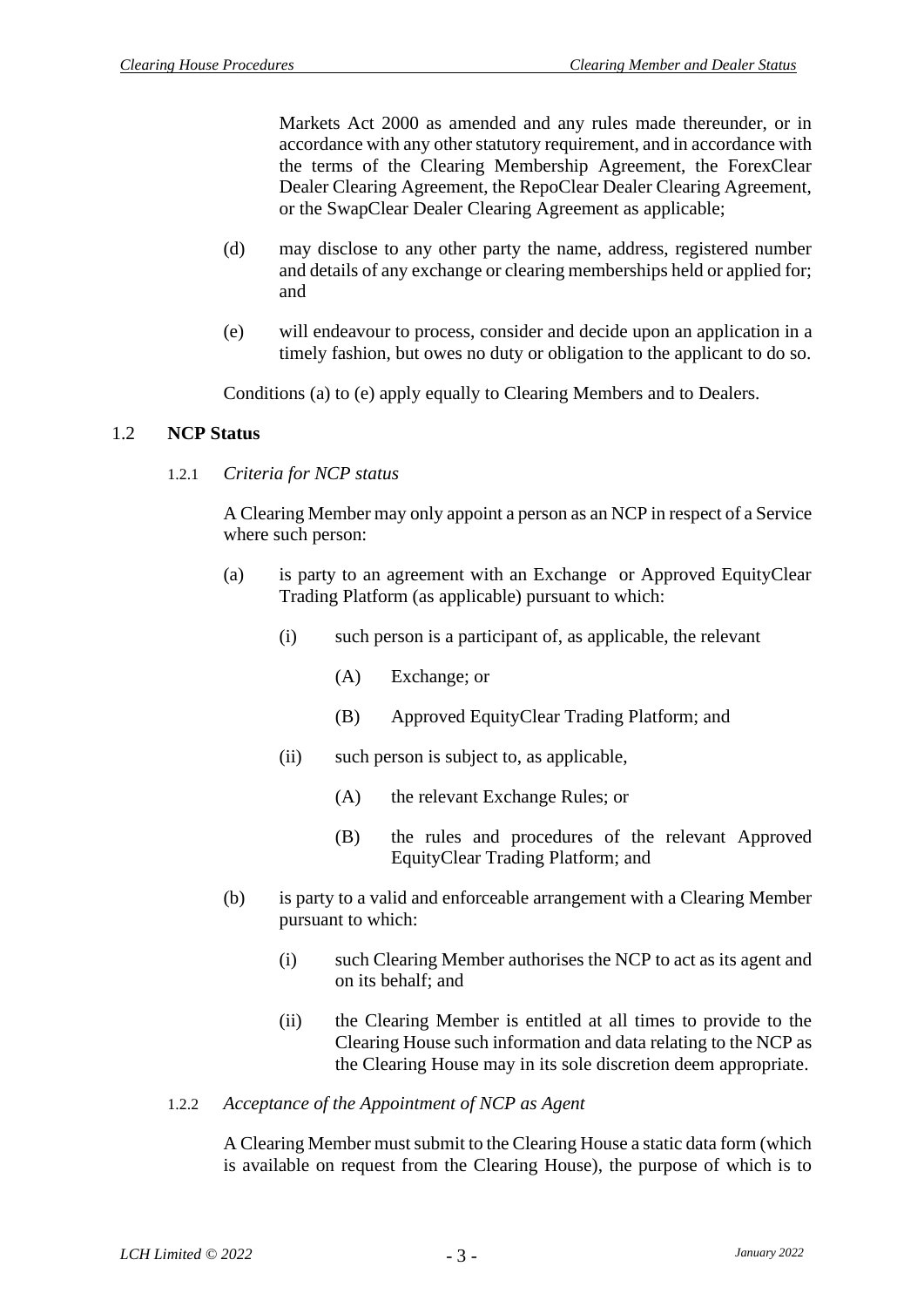inform the Clearing House of the appointment of an NCP as its agent. The submission of the static data form executed by both the relevant Clearing Member and the relevant NCP shall be definitive proof of the Clearing Member's appointment of the NCP to act as its agent and on its behalf. The Clearing House is not obliged to verify the appropriateness or authenticity of the signatures which appear on such static data form, nor that the person signing on behalf of any of the parties had the correct authority to sign. Without prejudice to the foregoing, the Clearing House may require the Clearing Member and NCP to enter into an agreement with the Clearing House to, inter alia, set forth the terms and conditions of the NCP's connection to any Clearing House system

# 1.2.3 *Termination of NCP*

The Clearing Member may terminate its appointment of an NCP, in respect of a Service ("**Termination**"), at any time by giving 21 days' written notice (or such other notice period as the Clearing House may specify) to the relevant Exchange(s) or Approved EquityClear Trading Platform(s) (as applicable) and the Clearing House ("**Termination Notice**"). For the avoidance of doubt, the Clearing House need not receive any notice or confirmation of such termination from the relevant NCP.

If a Clearing Member provides a Termination Notice to the Clearing House, in respect of a Service, then the Clearing Member agrees that the Clearing House is authorised to disclose the contents of such Termination Notice to the relevant Exchange(s) or Approved EquityClear Trading Platform(s) (as applicable) within such Service.

# 1.2.4 *Suspension of NCP*

A Clearing Member may, in a form prescribed and made available by the Clearing House ("**Suspension Form**"), request the Clearing House to advise an Exchange or Approved EquityClear Trading Platform (as applicable) to suspend the trading activity of an NCP of such Clearing Member, so that the NCP cannot effect an EquityClear Novation Transaction, EquityClear ATP Match, Rates Exchange Match and/or Listed Interest Rates Novation Transaction (as applicable) for clearing with the Clearing House in the name of such Clearing Member, until the Exchange or Approved EquityClear Trading Platform (as applicable) receives written notice from the Clearing House of the cessation of such suspension (such suspension, "**Suspension**") (each such request, a "**Suspension Request**"). For the avoidance of doubt, the Clearing House need not receive any notice or confirmation of such Suspension Request from the relevant NCP.

If a Clearing Member makes a Suspension Request, in respect of an Exchange or Approved EquityClear Trading Platform (as applicable), then the Clearing Member agrees that the Clearing House is authorised to disclose the contents of the completed Suspension Form relating to the Suspension Request to such Exchange or Approved EquityClear Trading Platform (as applicable).

# 1.2.5 *Exclusion of Liability*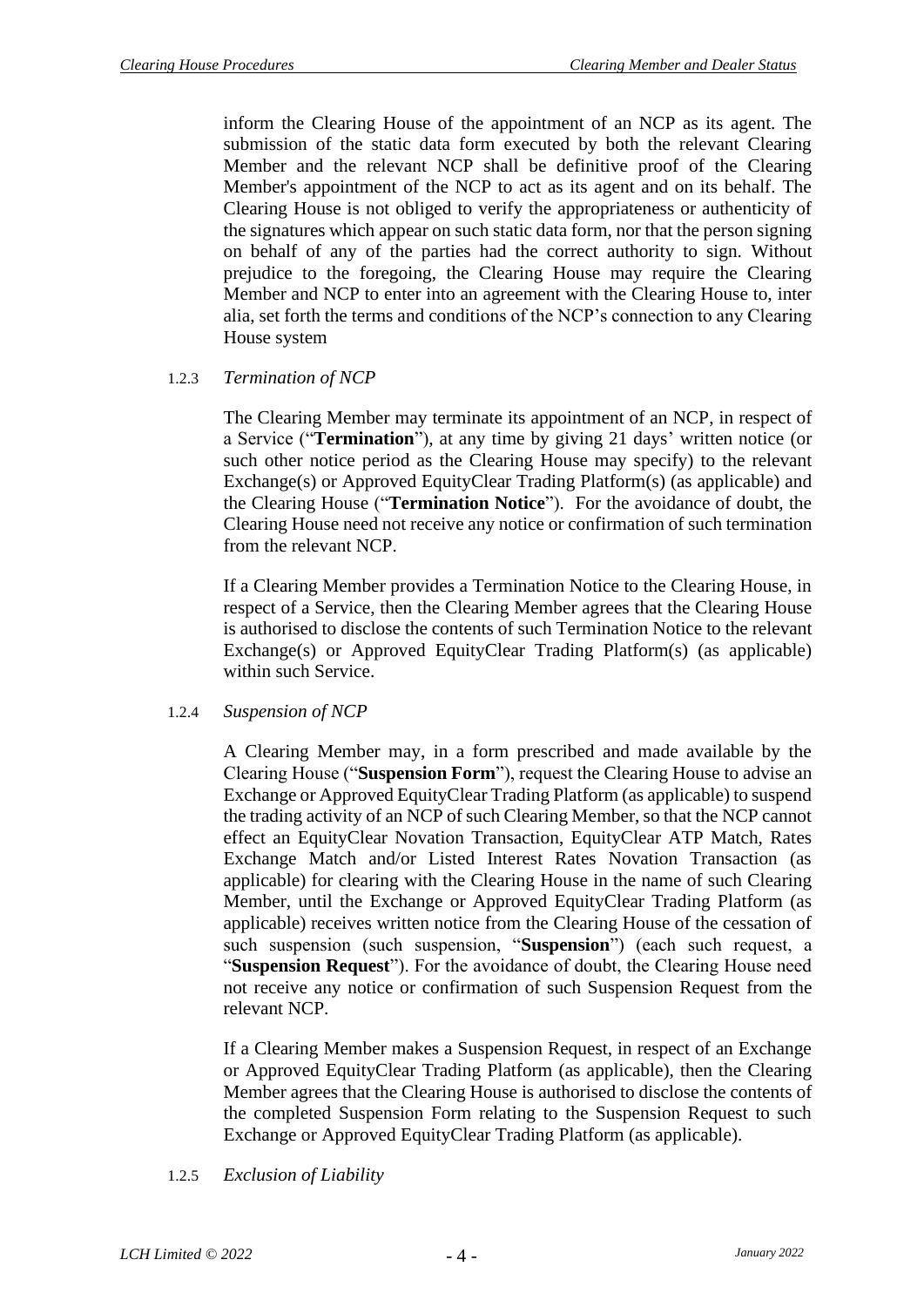Without prejudice to Regulation 52, neither the Clearing House, nor any other member of the LCH Group, shall have any liability whatsoever to any Clearing Member or to any other person in contract, tort (including, without limitation, negligence), trust, as a fiduciary or under any other cause of action in respect of any damage, loss, cost or expense of whatsoever nature suffered or incurred by a Clearing Member or any other person, as the case may be, as a result of:

- (a) where a Clearing Member makes a Suspension Request, in respect of an Exchange or Approved EquityClear Trading Platform (as applicable) (i) Suspension, (ii) any failure of, or delay in, Suspension to be implemented, or (iii) such Exchange or Approved EquityClear Trading Platform (as applicable) implementing, but then revoking, Suspension; or
- (b) where a Clearing Member provides a Termination Notice to the Clearing House, in respect of a Service and a NCP (i) Termination, (ii) any failure of, or delay in, Termination to be effective, or (iii) an Exchange or Approved EquityClear Trading Platform (as applicable) within such Service continuing to permit such NCP to effect an EquityClear Novation Transaction, EquityClear ATP Match, Rates Exchange Match and/or Listed Interest Rates Novation Transaction (as applicable) for clearing with the Clearing House in the name of such Clearing Member.

# 1.3 **Criteria for Clearing Member Status**

1.3.1 *General*

The Clearing House imposes certain criteria and requirements in relation to Clearing Member status. The relevant criteria have, in all cases, been established by the Clearing House so as to be non-discriminatory and objective and so as to ensure fair and open access by Clearing Members (whether existing or potential) to the Clearing House.

The relevant criteria are without prejudice to the provisions of the Clearing Membership Agreement which must be executed by the applicant, and must equally be met by Clearing Members or approval required to extend Clearing Membership status to another Clearing Houser service.

The Clearing House may, in its sole discretion, refuse an application for membership (including extension to another Clearing House service) where it considers it appropriate to do so in accordance with its internal risk management policies and procedures as amended from time to time. In the event that the Clearing House refuses an application for membership or an extension to such membership, the Clearing House will provide reasons for such rejection in writing to the relevant applicant. Clearing Members are referred to the Clearing House's website for further information about the relevant internal risk management policies and procedures.

The applicant must either be, or have applied to become, a RepoClear Clearing Member (categories F & G), a SwapClear Clearing Member (category H), an EquityClear Clearing Member (categories I & J), a Clearing Member of the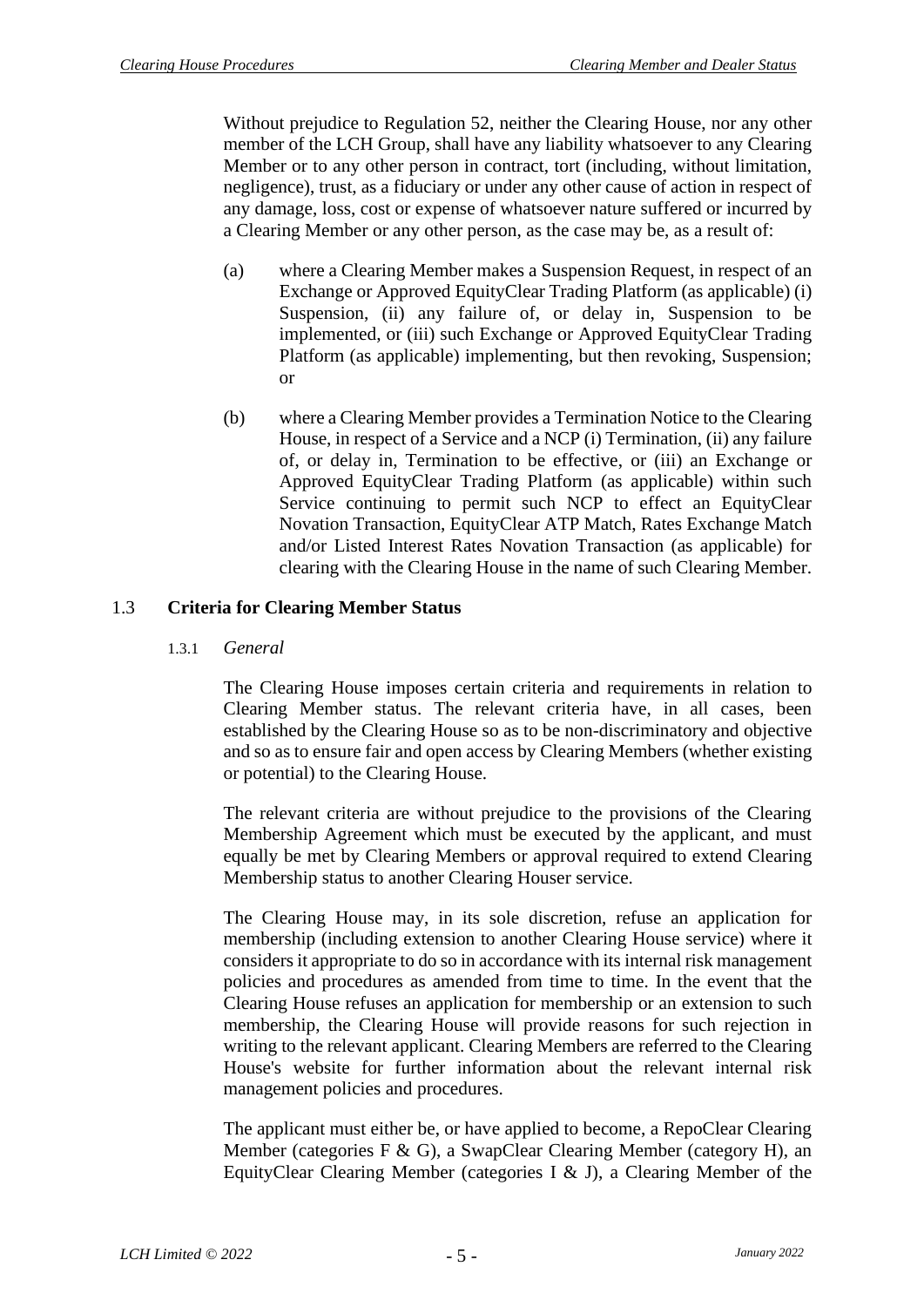relevant exchange(s) (categories  $B - D$ ), an LCH EnClear Clearing Member (category B), a Special Clearing Member (category K) or a ForexClear Clearing Member (category M). Clearing Member status may be granted on a conditional basis before any Clearing House requirements have been fully met or before related exchange clearing membership(s) requirements are met, but cannot be operational until such requirements are satisfied.

The applicant must, if it also wishes to submit and clear RepoClear, SwapClear and/or ForexClear trades, meet the additional criteria for such status (see Sections [1.3.2,](#page-9-0) [1.3.3](#page-9-1) and [1.3.4](#page-9-2) respectively). The applicant, any controller of the applicant, and those of its staff who exercise an executive or managerial role, must have a high standard of integrity and a level of knowledge, as determined by and acceptable to the Clearing House, of the nature, risks and obligations of trading in the markets and contracts they wish to clear.

A Clearing Member of one or more markets who wishes to clear the Contracts of another market cleared by the Clearing House, must apply to the Clearing House for such extension and have the Clearing House's express written approval before commencing to submit trades in such other market for registration. The prescribed form of document for the relevant new market is available from the Clearing House's Membership team. Clearing Members should be aware that they also need the appropriate additional exchange clearing membership before they can extend their range of activities in this way. The Clearing Member must, within six months of notification of their approval to extend their activities, fulfil all conditions attached to their approval. If the Clearing Member does not, within these six months, fulfil all such conditions, the Clearing House may, at its sole discretion, consider the grant of approval to have lapsed and may notify the Clearing Member accordingly that they will be required to provide further information, following which the extension will be submitted for re-approval.

The applicant must satisfy the minimum net capital requirements, as set out in Section [1.7.2](#page-20-0) ("**Net Capital Requirements**") or such greater amounts as may be required by the Clearing House.

The applicant must open a protected payments system ("**PPS**") bank account at one or more of the PPS banks, in accordance with the requirements of a Clearing Member under Section 3 (*Financial Transactions*) of the Procedures and must execute all necessary documentation in relation to this. Please see the PPS section of the Clearing House website for further information).

Clearing Members are required to have contingency payment arrangements in place to ensure that they can continue to meet their obligations in the event of failure of their nominated PPS bank(s). During the application process, the Clearing House will require the applicant to provide evidence of these arrangements and will test these prior to the applicant becoming a Clearing Member. The Clearing Member will be required to provide evidence of their contingency payment arrangements on an ongoing basis at the Clearing House's request.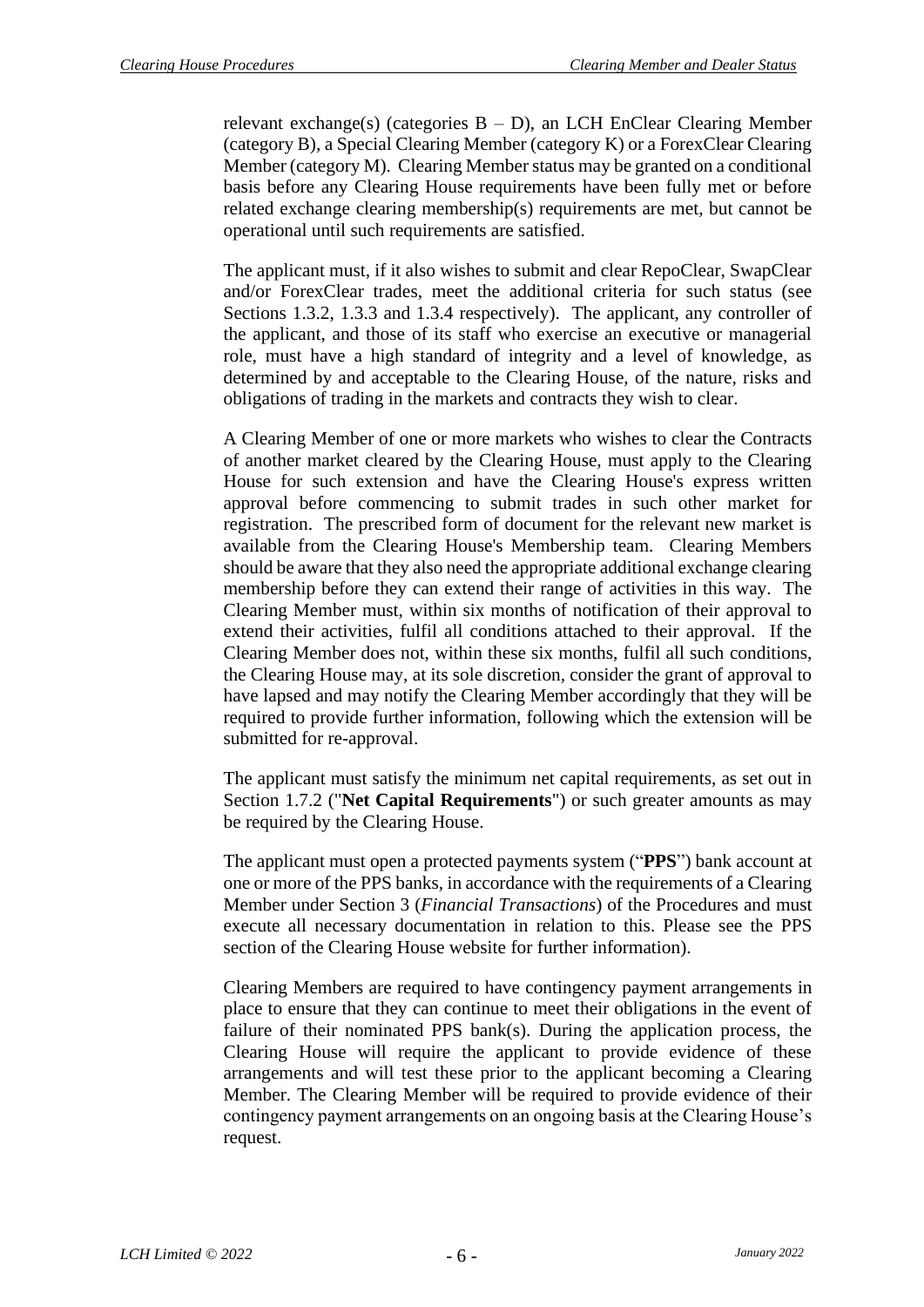The applicant must refrain from contravening the general prohibition contained in Section 19 of the Financial Services and Markets Act 2000.

If the applicant is a bank, it must at all times be appropriately authorised by the banking supervisors of its home country and additionally meet any notification or authorisation requirements set by banking supervisors in the United Kingdom.

The applicant must satisfy a minimum internal credit score which is determined by the Clearing House based on analysis of a range of quantitative and qualitative inputs. These include financial analysis, external market data as well as consideration of any implicit or explicit support available to the applicant. The analysis is performed on a predetermined methodology applicable to all applicants.

The applicant must maintain a back office:

- (a) remote from both the trading floor and/or trading desks;
- (b) with adequate systems (including but not limited to computer and communications systems) and records;
- (c) with an adequate number of administrative staff fully conversant with procedures for the management of business transacted in the markets and contracts cleared by the Clearing House and in which the Clearing Member participates; and
- (d) with such equipment (including technology and connectivity) as may be stipulated by the Clearing House or by the exchange(s) or EquityClear Approved Trading Platform ("**ATP**").

Applicants and Clearing Members must at all times respond promptly to enquiries or requests for information made by the Clearing House. Such enquiries may require Applicants and Clearing Members to demonstrate compliance with the applicable membership criteria and/or Applicable Law.

Each Clearing Member shall at all times continue to comply with the qualifications and requirements set forth in these Procedures and shall promptly notify the Clearing House if it has breached or reasonably expects to breach any such qualifications or requirements.

Each Clearing Member shall maintain current written risk management policies and procedures which address the risks that the relevant Clearing Member may pose to the Clearing House, including any policies and procedures that the Clearing House may reasonably request to be incorporated therein. Upon the request of the Clearing House, a Clearing Member shall promptly provide the Clearing House with a copy of its current policies and procedures for review by the Clearing House.

Clearing Members are required to promptly notify or pre-notify the Clearing House of any changes which may result in non-compliance with the Clearing Member status criteria as stated in these Procedures.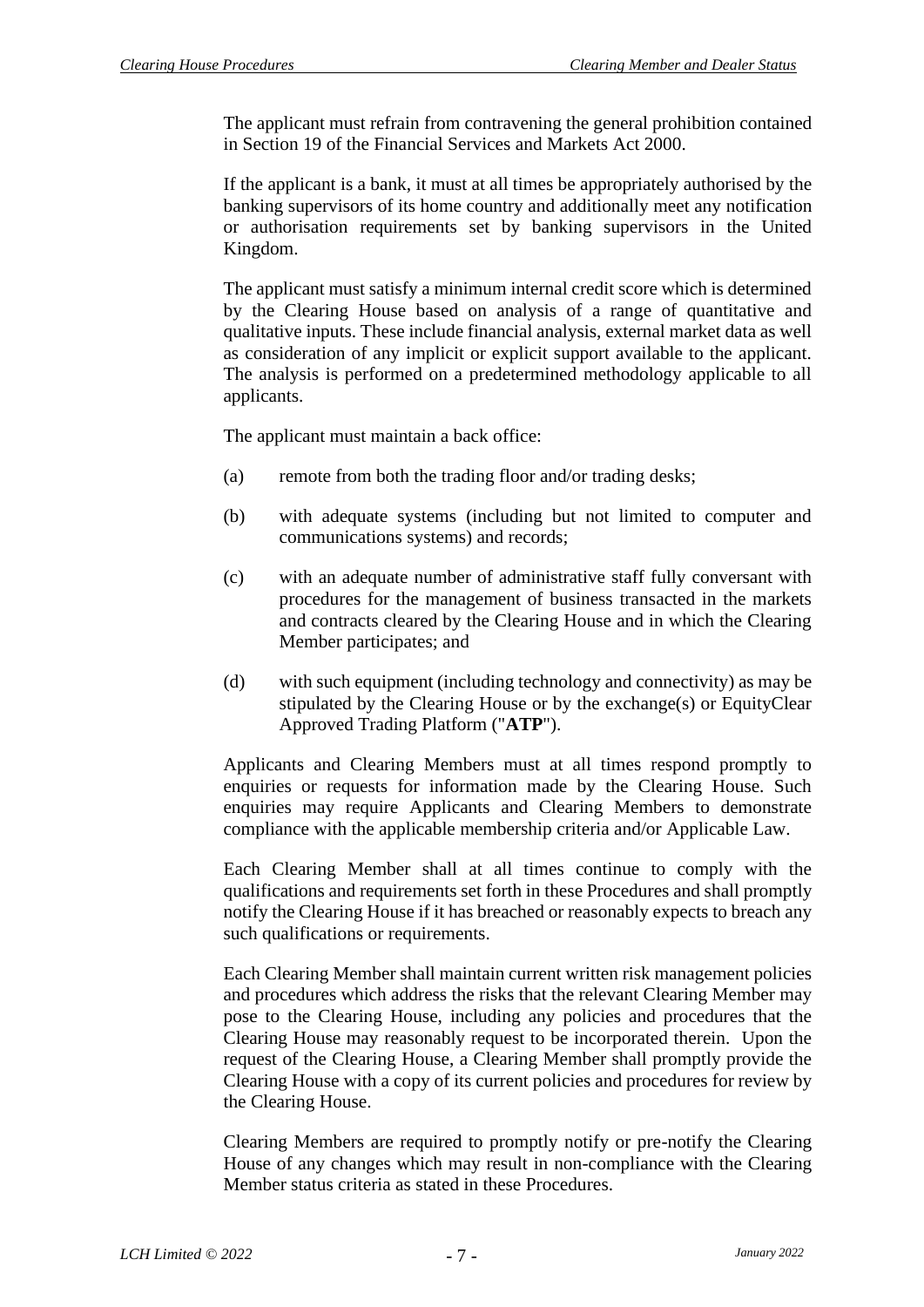# <span id="page-9-0"></span>1.3.2 *Supplementary Criteria Applicable to RepoClear Applicants*

In addition to the minimum Net Capital Requirements as set out in Section [1.7.2,](#page-20-0) an applicant must satisfy the following criteria:

- (a) be authorised and supervised as either a credit institution or an investment firm by the competent authorities of a member state of the European Union; or
- (b) be authorised and supervised as the equivalent of a credit institution or an investment firm by the competent authorities of a country outside the European Union and be subject to prudential rules considered to be as stringent as those applicable to credit institutions and investment firms.

#### <span id="page-9-1"></span>1.3.3 *Supplementary Criteria Applicable to SwapClear Applicants*

In addition to the minimum Net Capital Requirements as set out in Section [1.7.2,](#page-20-0) an applicant must satisfy the following criteria:

- (a) successfully participate, or demonstrate that it has: (i) an affiliated SwapClear Clearing Member ("**SCM**") that can successfully participate; or (ii) an LCH Approved Outsourcing Party that can successfully participate in a SwapClear "fire drill" run by the Clearing House which shall involve submitting a bid for a notional portfolio of trades within a specific currency in a specified timeframe. Submission of a bid outside the timeframe specified by the Clearing House or submitting a bid that is unreasonable will constitute a failure of the "fire drill" and the applicant's SCM application will not be approved;
- (b) be able to participate or demonstrate that it has: (A) an affiliated SCM that can participate; or (B) an LCH Approved Outsourcing Party that can successfully participate, in the default management process as operated by the Clearing House;
- (c) have, within its corporate group, at least one credit institution or investment firm licensed by the competent authorities of a member state of the European Union, or the equivalent of a credit institution or an investment firm licensed by the competent authorities of a country outside the European Union and which is subject to prudential rules considered by the Clearing House to be at least as stringent as those applicable to credit institutions and investment firms within the European Union; and
- (d) in the event of a default, be able to receive from the Clearing House and to process SwapClear Contracts, and any associated hedge trades, in FPML format or in separated value electronic format.

Membership criteria for FCM Clearing Member status are contained in the Clearing House's FCM Regulations.

<span id="page-9-2"></span>1.3.4 *Supplementary Criteria Applicable to ForexClear Option Service Applicants*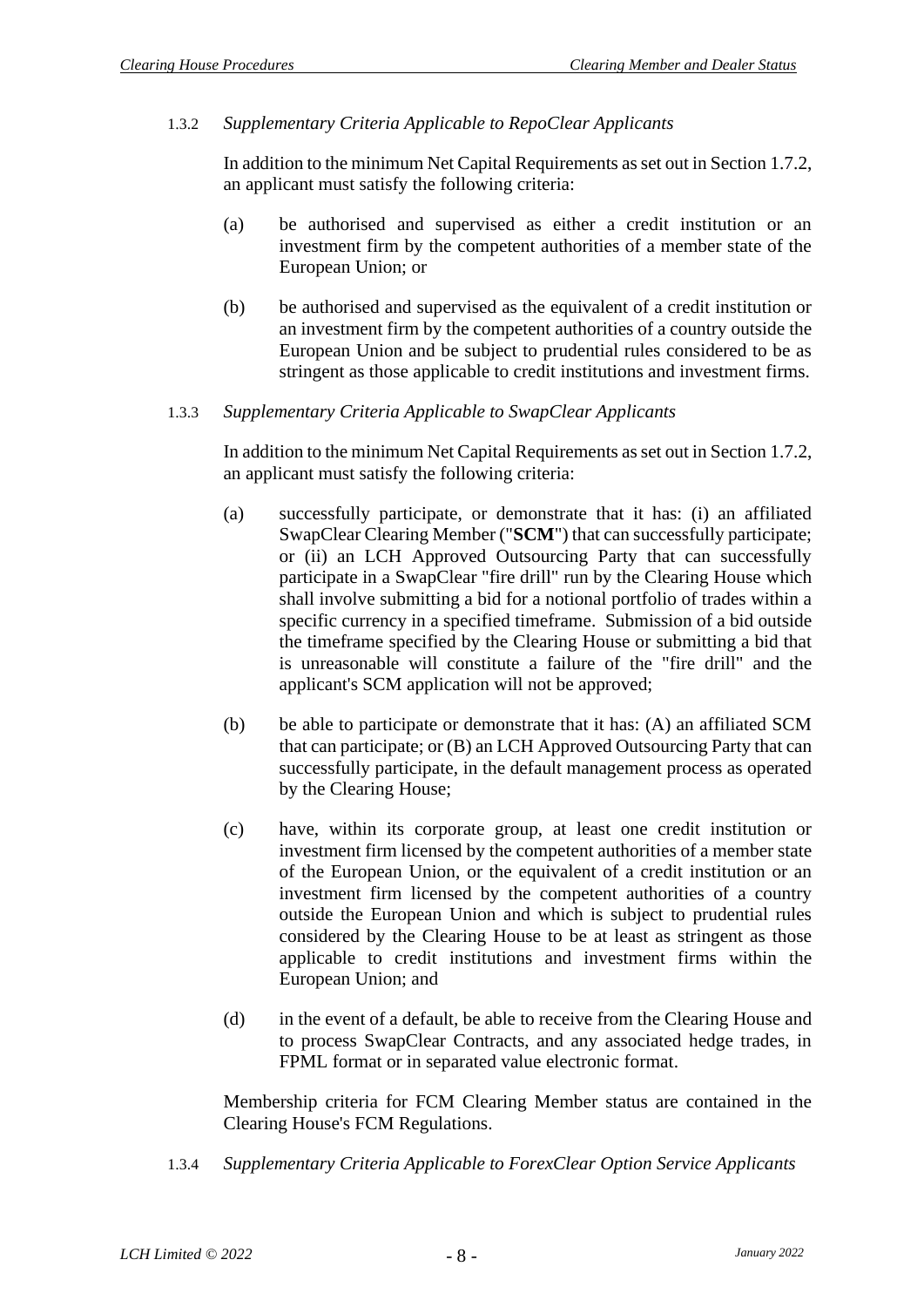In addition to the criteria set out in these Procedures as being applicable to ForexClear Clearing Members, a Clearing Member that wishes to use the ForexClear Option Service must satisfy the requirements in this section, which shall be without prejudice to any other membership or participation requirements applicable to a Clearing Member under the Regulations, the Procedures and/or any Clearing Membership Agreement.

A ForexClear Clearing Member that wishes to be designated as a ForexClear Option Clearing Member shall apply to the Clearing House in the manner prescribed by the Clearing House from time to time. That Clearing Member must, at the point of application and at all times thereafter, satisfy, in a manner satisfactory to the Clearing House, the following conditions (together, the "**ForexClear Option Service Membership Requirements**"):

- (i) the Clearing Member must be a ForexClear Clearing Member;
- (ii) the Clearing Member must at all times have primary nostro accounts in place with a bank satisfactory to the Clearing House to record, effect and receive payments denominated in each ForexClear Currency;
- (iii) the Clearing Member must at all times be able to demonstrate to the Clearing House that it or its designated settlement agent is capable of effecting timely payments within the applicable real-time gross settlement system for each ForexClear Currency;
- (iv) the Clearing Member must at all times be able to demonstrate to the Clearing House that it has back-up account arrangements in place with a bank satisfactory to the Clearing House to record, effect and receive payments denominated in each ForexClear Currency in the event that its primary nostro is unavailable;
- (v) prior to the date on which the Clearing Member is designated as a ForexClear Option Clearing Member, the Clearing Member shall pay to the Clearing House:
	- (A) an amount of cash denominated in Australian Dollars equal to the AUD ForexClear Liquidity Fund Contribution applicable to that Clearing Member;
	- (B) an amount of cash denominated in Euros equal to the EUR ForexClear Liquidity Fund Contribution applicable to that Clearing Member;
	- (C) an amount of cash denominated in Sterling equal to the GBP ForexClear Liquidity Fund Contribution applicable to that Clearing Member; and
	- (D) an amount of cash denominated in Swiss Francs equal to the CHF ForexClear Liquidity Fund Contribution applicable to that Clearing Member.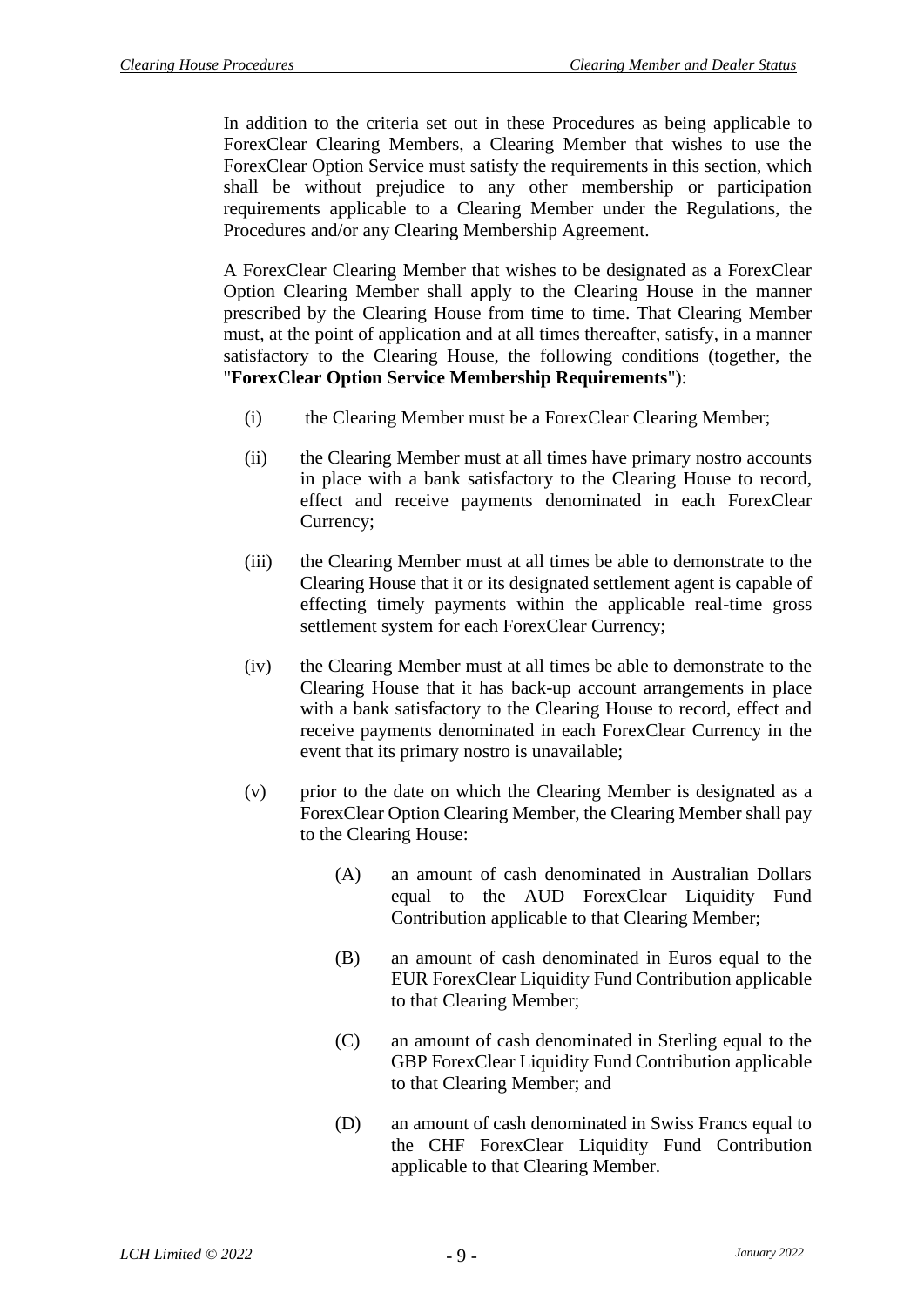- (vi) prior to the date on which the Clearing Member is designated as a ForexClear Option Clearing Member, the Clearing Member shall pay to the Clearing House the ForexClear Option Service Default Fund Contribution;
- (vii) the Clearing Member must at all times either:
	- (A) have access to, and have all necessary documentation (if any) in place with, a third party provider approved by the Clearing House as being responsible for communicating, matching and facilitating the exercise and/or expiry of each ForexClear Option Contract to which it is a party; and
	- (B) have direct access to the ClearLink API, or similar direct communication methods as offered under the ForexClear Service, for the purpose of communicating directly with the Clearing House regarding exercise and/or expiry of each ForexClear Option Contract to which it is a party,
- (viii) the Clearing Member must enter into, deliver, and maintain, any agreement, deed, form or other document that is required by the Clearing House from time to time in connection with the ForexClear Option Service;
- (ix) the Clearing Member must not be a Defaulting Clearing Member;
- (x) the Clearing Member must participate in testing and trialling as requested by the Clearing House from time to time in connection with the ForexClear Option Service;
- (xi) the Clearing Member must be an "institution" or a "participant" within the meaning of the Financial Markets and Insolvency (Settlement Finality) Regulations 1999 (S.I. 1999 No. 2979), as amended; and
- (xii) the Clearing Member must satisfy all other requirements and eligibility criteria that may be applicable to it from time to time under the Regulations, the Procedures and/or the Clearing Membership Agreement.

A Clearing Member's status as a ForexClear Option Clearing Member is, at all times, subject to the condition precedent that it satisfies, in a manner satisfactory to the Clearing House, the ForexClear Option Service Membership Requirements in effect at the applicable time.

The Clearing House may, from time to time, publish a list of Clearing Members who are eligible to use the ForexClear Option Service.

1.3.5 *Supplementary Criteria Applicable to ForexClear Applicants*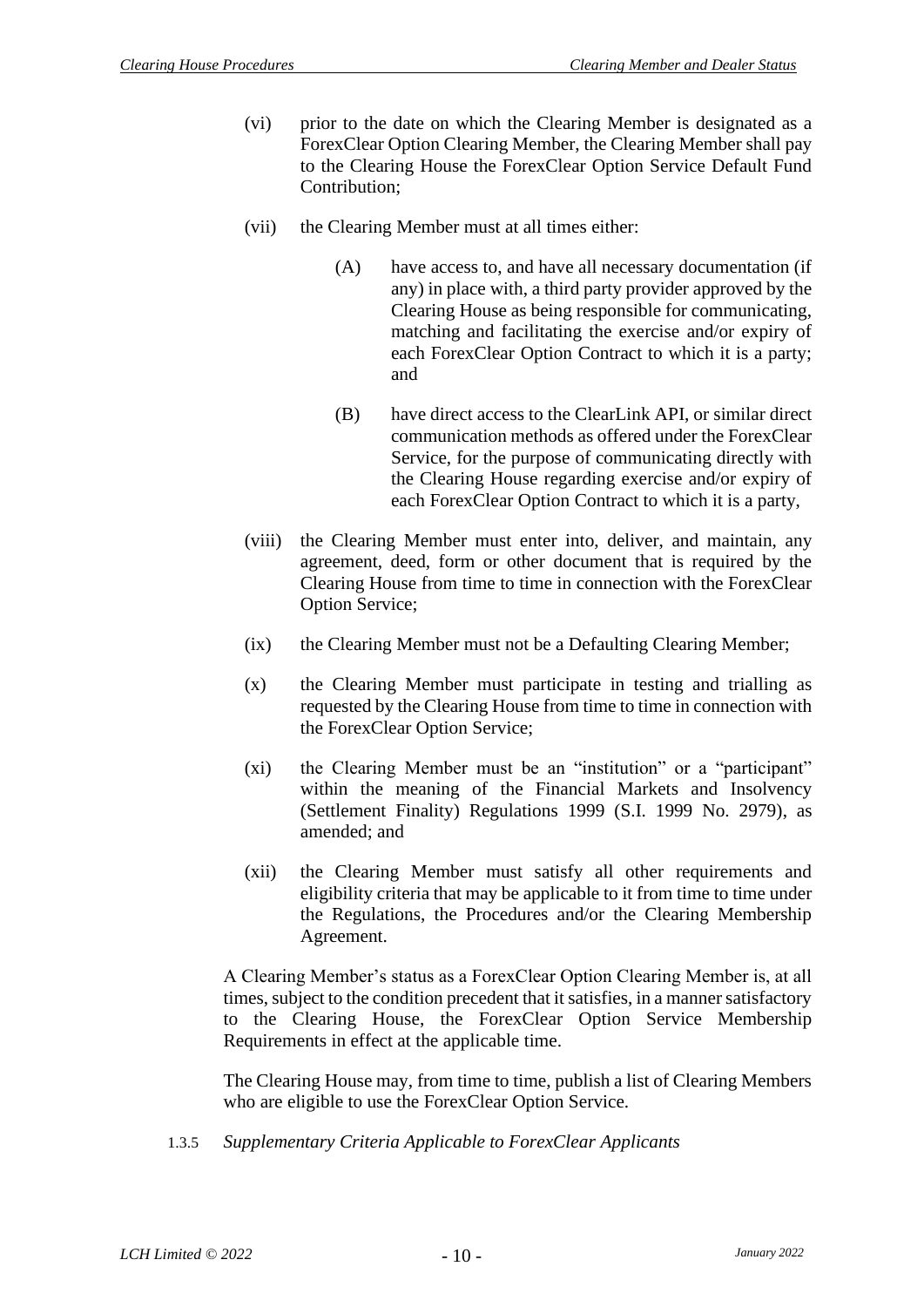In addition to the minimum Net Capital Requirements as set out in Section [1.7.2,](#page-20-0) an applicant must satisfy the following criteria:

- (a) successfully participate, or demonstrate that it has: (i) an affiliated ForexClear Clearing Member ("**FXCCM**") that can successfully participate; or (ii) an LCH Approved Outsourcing Party that can successfully participate, in a ForexClear "fire drill" run by the Clearing House which shall involve submitting a bid for a notional portfolio of trades within specific currency pairs in a specified timeframe. Submission of a bid outside the timeframe specified by the Clearing House or submitting a bid that is unreasonable will constitute a failure of the "fire drill" and the applicant's FXCCM application will not be approved;
- (b) be able to participate or demonstrate that it has: (A) an affiliated FXCCM that can successfully participate; or (B) an LCH Approved Outsourcing Party that can successfully participate, in the ForexClear default management process as operated by the Clearing House;
- (c) have, within its corporate group, at least one credit institution or investment firm licensed by the competent authorities of a member state of the European Union, or the equivalent of a credit institution or an investment firm licensed by the competent authorities of a country outside the European Union and which is subject to prudential rules considered by the Clearing House to be at least as stringent as those applicable to credit institutions and investment firms within the European Union; and
- (d) in the event of a default, be able to receive from the Clearing House and process ForexClear Contracts, and any associated hedge trades, in FPML format or, separated value electronic format.

# 1.3.6 *Supplementary Criteria Applicable to Special Clearing Member Applicant*

The Clearing House may agree with an applicant for Special Clearing Member status, in addition to or in place of requirements set out in these Procedures, such further terms as it deems appropriate in the circumstances of the applicant and its business and these shall be reflected in the Clearing Membership Agreement.

# 1.3.7 *Supplementary Criteria Applicable to Clearing Members subject to certain U.S. laws*

(a) *12 U.S.C. § 5390(a)(6)*: Where a Clearing Member is a financial company as such term is defined in 12 U.S.C.  $\S$  5381(a)(11) it shall comply with the requirements of 12 U.S.C.  $\S$  5390(a)(6) with respect to the execution of the Clearing Membership Agreement and each transaction that is cleared pursuant to the Clearing Membership Agreement and the Rulebook (and the grant of any related security interest to the Clearing House) and it shall be deemed to have confirmed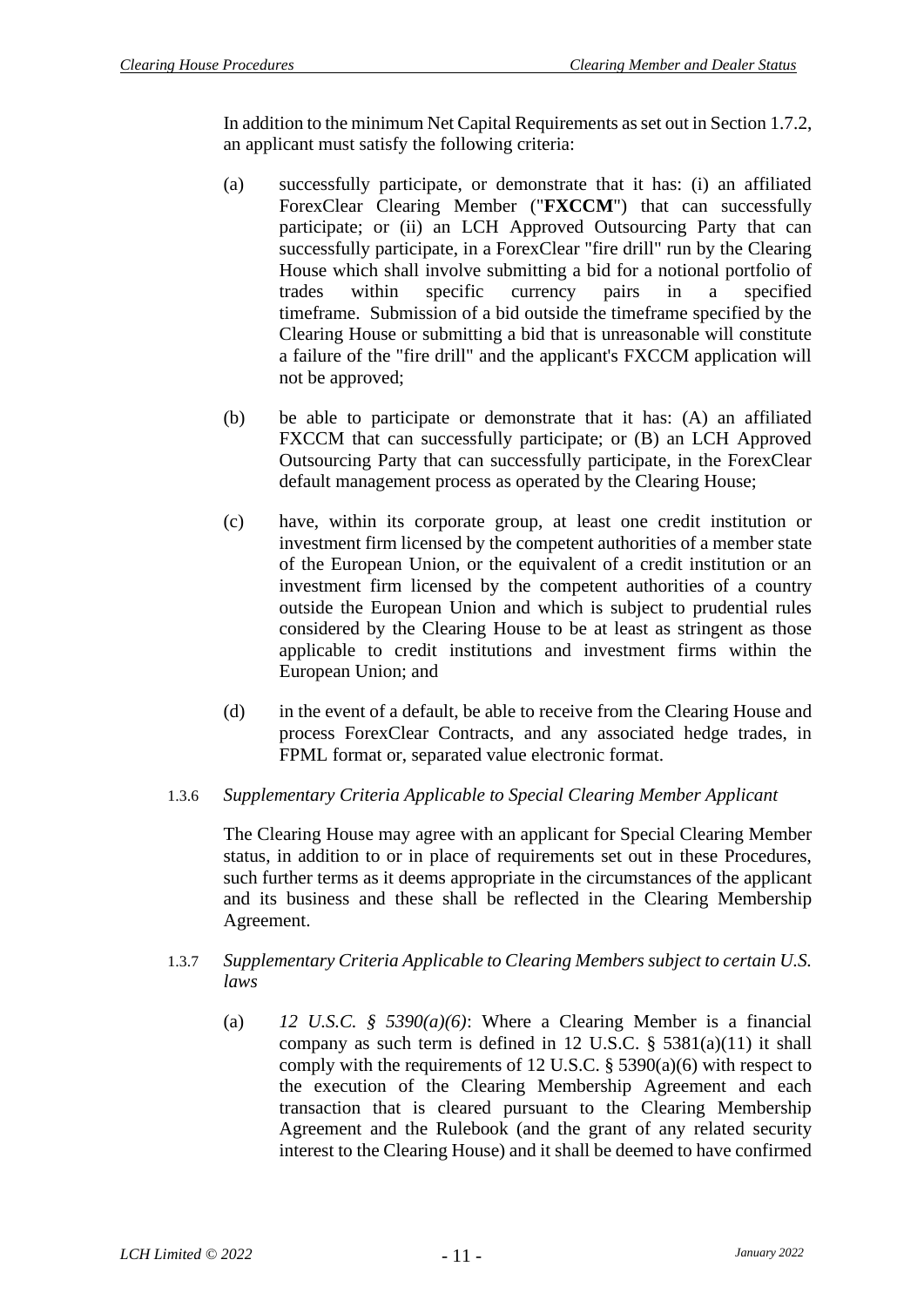that it complies with 12 U.S.C.  $\S$  5390(a)(6) each time that an transaction is submitted for clearing and it delivers Collateral to the Clearing House.

A Clearing Member that is a financial company as such term is defined in 12 U.S.C.  $\S$  5381(a)(11) is further required: (i) from the date of entry into the Clearing Membership Agreement (and the grant of any related security interest to the Clearing House), to maintain the Clearing Membership Agreement continuously as an official record of that Clearing Member; and (B) from the date of submission of a transaction for clearing (and the grant of any related security interest to the Clearing House), maintain each agreement evidencing each such transaction continuously as an official record of that Clearing Member.

(b) *Insured Depository Institutions*: Where a Clearing Member is an insured depository institution under the U.S. Federal Deposit Insurance Act it shall comply with the requirements of 12 U.S.C. § 1823(e) and the policy statements adopted by the Board of Directors of the Federal Deposit Insurance Corporation thereunder with respect to the execution of the Clearing Membership Agreement and each transaction that is cleared pursuant to the Clearing Membership Agreement and the Rulebook (and the grant of any related security interest to the Clearing House) and it shall be deemed to have confirmed that it complies with the requirements of 12 U.S.C. § 1823(e) and the policy statements adopted by the Board of Directors of the Federal Deposit Insurance Corporation thereunder each time that a transaction is submitted for clearing and that Clearing Member delivers Collateral to the Clearing House.

A Clearing Member that is an insured depository institution under the Federal Deposit Insurance Act it is further required: (i) from the date of entry into the Clearing Membership Agreement (and the grant of any related security interest to the Clearing House), to maintain the Clearing Membership Agreement continuously as an official record of that Clearing Member; and (B) from the date of submission of a transaction for clearing (and the grant of any related security interest to the Clearing House), maintain each agreement evidencing each such transaction continuously as an official record of that Clearing Member.

# 1.4 **Dealer Status Criteria**

1.4.1 An applicant must satisfy the criteria set out below in order to be considered for admission to the OTC Registers. These requirements are without prejudice to the provisions of the ForexClear Dealer Clearing Agreement, the RepoClear Dealer Clearing Agreement and/or the SwapClear Dealer Clearing Agreement, and must equally be met by Dealers.

The applicant and any controller of the applicant, and those of its staff who exercise an executive or managerial role, must have a high standard of integrity and a level of knowledge, acceptable to the Clearing House, of the nature, risks and obligations of trading foreign exchange transactions, over-the-counter repos and swaps cleared by the Clearing House.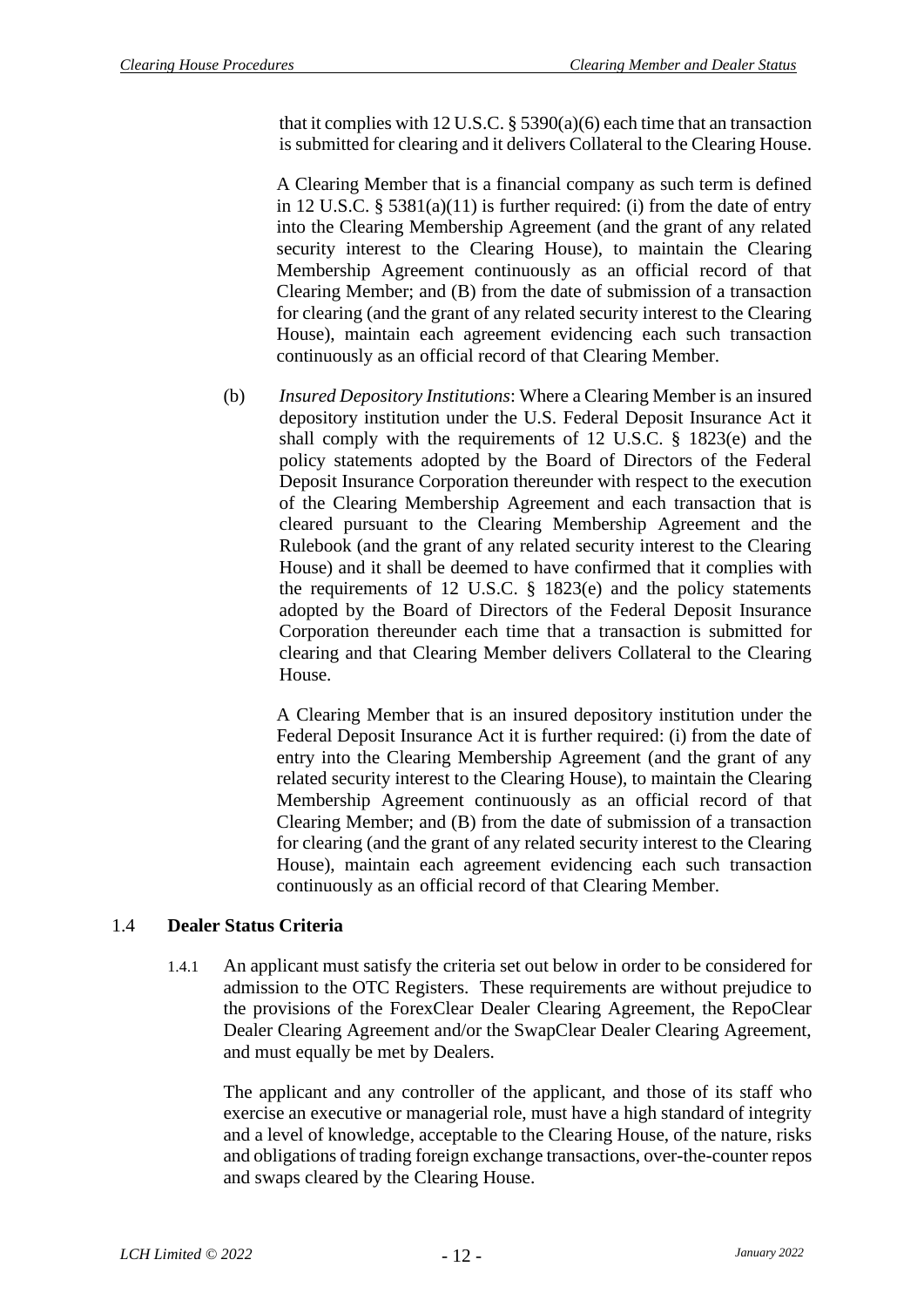The applicant must be a member of an Approved Trade Matching System (as approved by the Clearing House from time to time).

- (a) For RepoClear, see Section 2B of the Procedures (RepoClear).
- (b) For SwapClear, see Section 2C of the Procedures (SwapClear).
- (c) For ForexClear, see Section 2I of the Procedures (ForexClear).

If the applicant is a bank it must, at all times, be appropriately authorised by the banking supervisors of its home country and additionally meet any notification or authorisation requirements set by banking supervisors in the United Kingdom.

The applicant must maintain a back office:

- (a) remote from both the exchange floor and/or trading desks;
- (b) with adequate systems (including but not limited to computer and communications systems) and records;
- (c) with an adequate number of administrative staff fully conversant with procedures for the management of business transacted in the markets and contracts cleared by the Clearing House in which the applicant participates; and
- (d) with such technology and connectivity as may be stipulated by the Clearing House.

The applicant must have executed and must maintain a ForexClear Dealer Clearing Agreement, a RepoClear Dealer Clearing Agreement and/or a SwapClear Dealer Clearing Agreement.

The applicant may specify any number of branches, with agreement from its corresponding Clearing Member, from which it proposes to submit eligible ForexClear Transactions, RepoClear Transactions and/or SwapClear Transactions. It is a requirement that only branches of the same legal entity as the Dealer may be specified. A company which is a different legal entity and which wishes to submit eligible ForexClear, RepoClear and/or SwapClear Transactions for clearing must apply separately for admission to the relevant OTC Register. ForexClear Dealers, RepoClear Dealers and SwapClear Dealers are entitled to remain on the relevant OTC Register for so long as a valid agreement remains in effect. In the event that the relevant agreement for any ForexClear Dealer, RepoClear Dealer or SwapClear Dealer is terminated, then that Dealer will be removed from the relevant OTC Register.

The applicant must at all times respond promptly to enquiries or requests for information made by the Clearing House.

1.4.2 *ForexClear Dealer Status*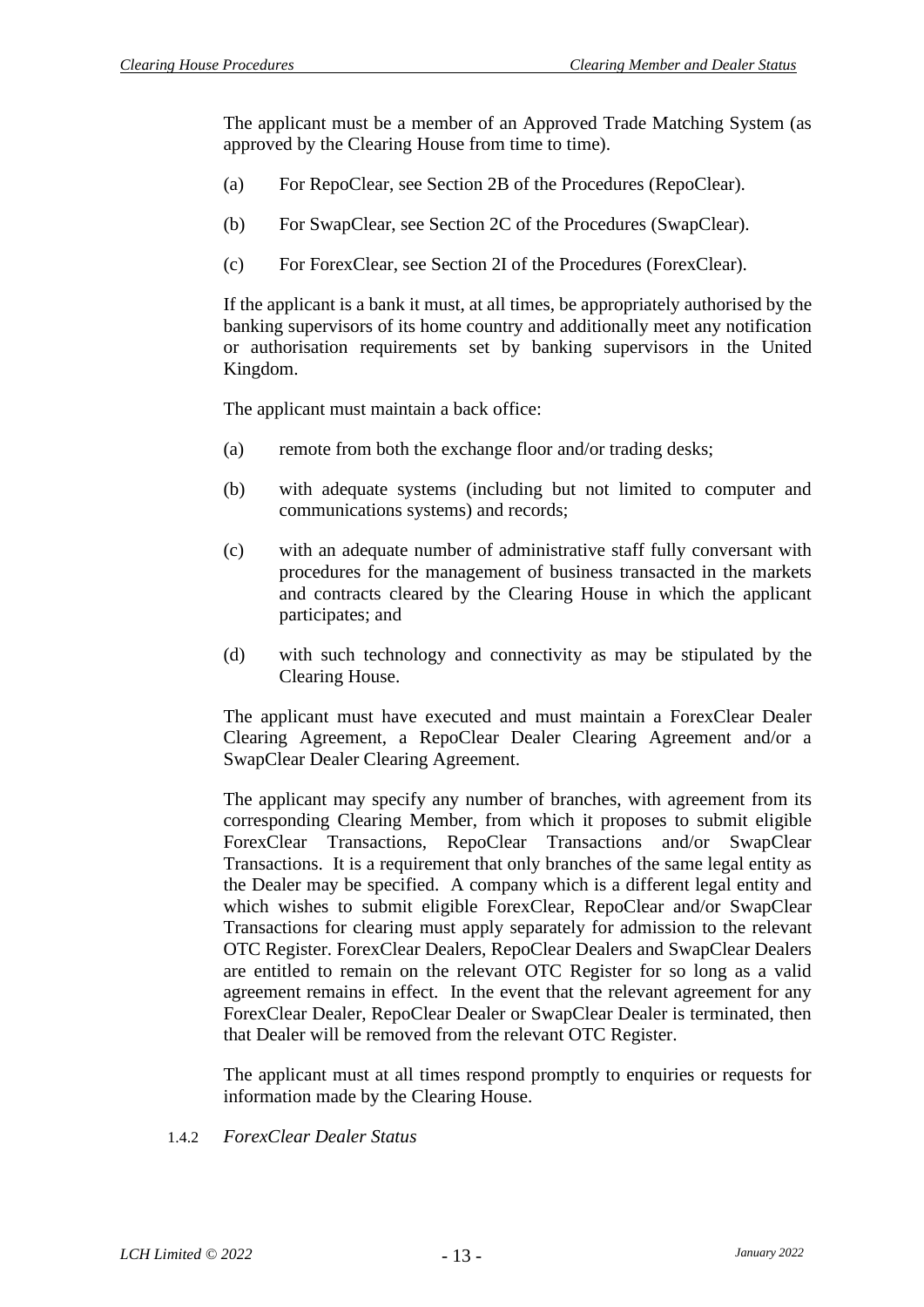The applicant must have a clearing arrangement for ForexClear transactions in place with an existing FXCCM within their corporate group.

1.4.3 *RepoClear Dealer Status*

The applicant must:

- (a) have minimum Net Capital (as defined in paragraph [1.8\)](#page-22-0) of  $\epsilon$ 100mn;
- (b) either:
	- (i) be authorised and supervised as either a credit institution or an investment firm by the competent authorities of a member state of the European Union; or
	- (ii) be authorised and supervised as the equivalent of a credit institution or an investment firm by the competent authorities of a country outside the European Union and be subject to prudential rules considered to be as stringent as those applicable to credit institutions and investment firms; and
- (c) have a clearing arrangement for RepoClear transactions in place with an existing RepoClear Clearing Member.
- 1.4.4 *SwapClear Dealer Status*

The applicant must have a clearing arrangement for SwapClear transactions in place with an existing SwapClear Clearing Member within their corporate group.

#### 1.5 **Extension Of Clearing Activities**

#### 1.5.1 *Extension to Exchange Clearing*

A Clearing Member must hold the appropriate category of Clearing Member status for the exchange(s) it wishes to clear.

A Clearing Member is approved to clear only the exchange(s) stipulated in its application. Subject to the Clearing House's consent, this approval may be extended to include clearing on another exchange(s). Such approval must be given in writing by the Clearing House in the form prescribed from time to time. In determining such extension the Clearing House will have regard to, inter alia:

- (a) The Clearing Member having the appropriate category of exchange Clearing Member status applicable to the extension of its activities;
- (b) The Clearing Member demonstrably having sufficient staff resources and expertise in the new market that it wishes to clear; and
- (c) The Clearing Member having sufficient Net Capital to meet the additional requirement as set out in Section [1.7.2.](#page-20-0)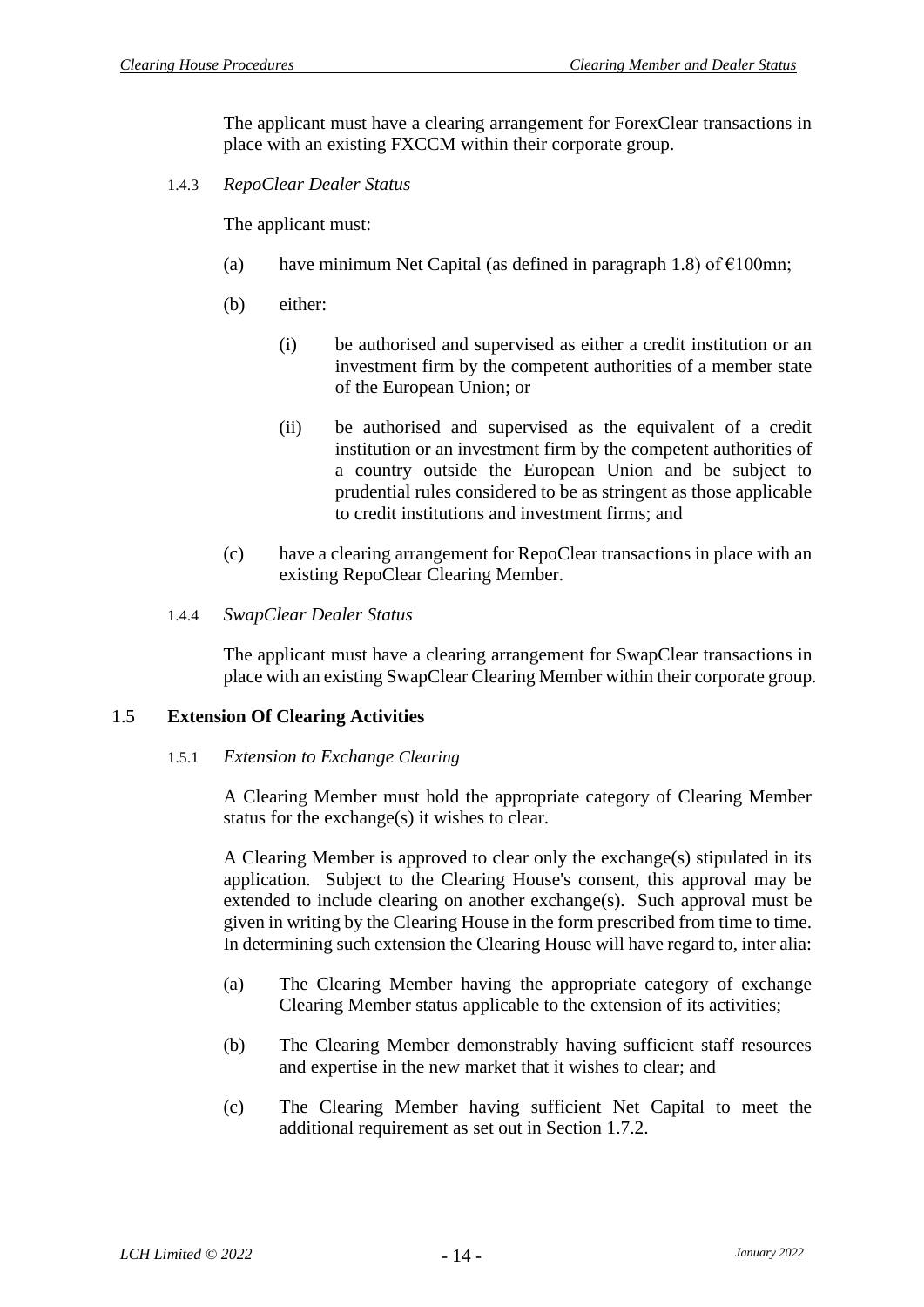#### 1.5.2 *Extension to LCH EnClear Services/EquityClear/RepoClear/SwapClear/ ForexClear Clearing*

In addition to the requirements noted above, a Clearing Member wishing to commence clearing on each of the LCH EnClear services (Freight, OTC Emissions and/or gold divisions), the EquityClear markets and/or clearing or dealing on ForexClear, RepoClear and/or SwapClear, must complete additional documentation and be approved by the Clearing House. Clearing Members who wish to either clear directly or to submit for clearing EquityClear ATP Matches, RepoClear Transactions and/or Bond/Repo Trades, ForexClear Transactions and/or SwapClear Transactions originating from a Dealer, should contact the Clearing House's Membership team.

Dealers who wish to clear their own transactions must apply for Clearing Member status. Potential applicants should contact the Clearing House's Membership team.

# 1.5.3 *Extension for Clearing Members to clear for clients*

Subject to obtaining approval from the Clearing House's Membership team, a Clearing Member may offer certain Client Clearing Services to its clients (Clearing Clients).

A key (but not isolated) factor which will be considered by the Clearing House in determining whether or not to grant such approval to an individual Clearing Member will be whether the offering of Client Clearing Services by such Clearing Member would contravene the Clearing House's conflicts of law policies by giving rise to conflicts of law issues which cannot be mitigated by the rules and procedures the Clearing House has developed to mitigate such risks. In particular, the Clearing House will need to be satisfied (in its sole discretion and based, where appropriate, on external legal advice) that the Clearing House's arrangements for (i) the segregation of positions entered into by the Clearing Member on behalf of its Clearing Clients and of the Collateral held by the Clearing House in respect of such positions; and (ii) the porting of such positions and Collateral, would be effective under the laws (including, in particular, the insolvency laws) applicable to the relevant Clearing Member.

Where the insolvency regime applicable to a Clearing Member in a given jurisdiction could interfere with the Clearing Member's provision of EMIR Client Clearing in a manner which provides for the intrinsic client protections set out in Articles 39 and 48 of EMIR, the Clearing Member must offer its Clearing Client(s) alternative possibilities that ensure those Clearing Clients receive, at least, the choice of an Individual Segregated Account or an Omnibus Segregated Account. Such possibilities may include procuring the availability of EMIR Client Clearing through an affiliated Clearing Member or another Clearing Member. Where the Clearing Client, notwithstanding the alternatives offered, chooses to clear with the Clearing Member, then that Clearing Member must disclose those risks in full to the Clearing Client, in accordance with Articles 39(5) and 39(7) of EMIR.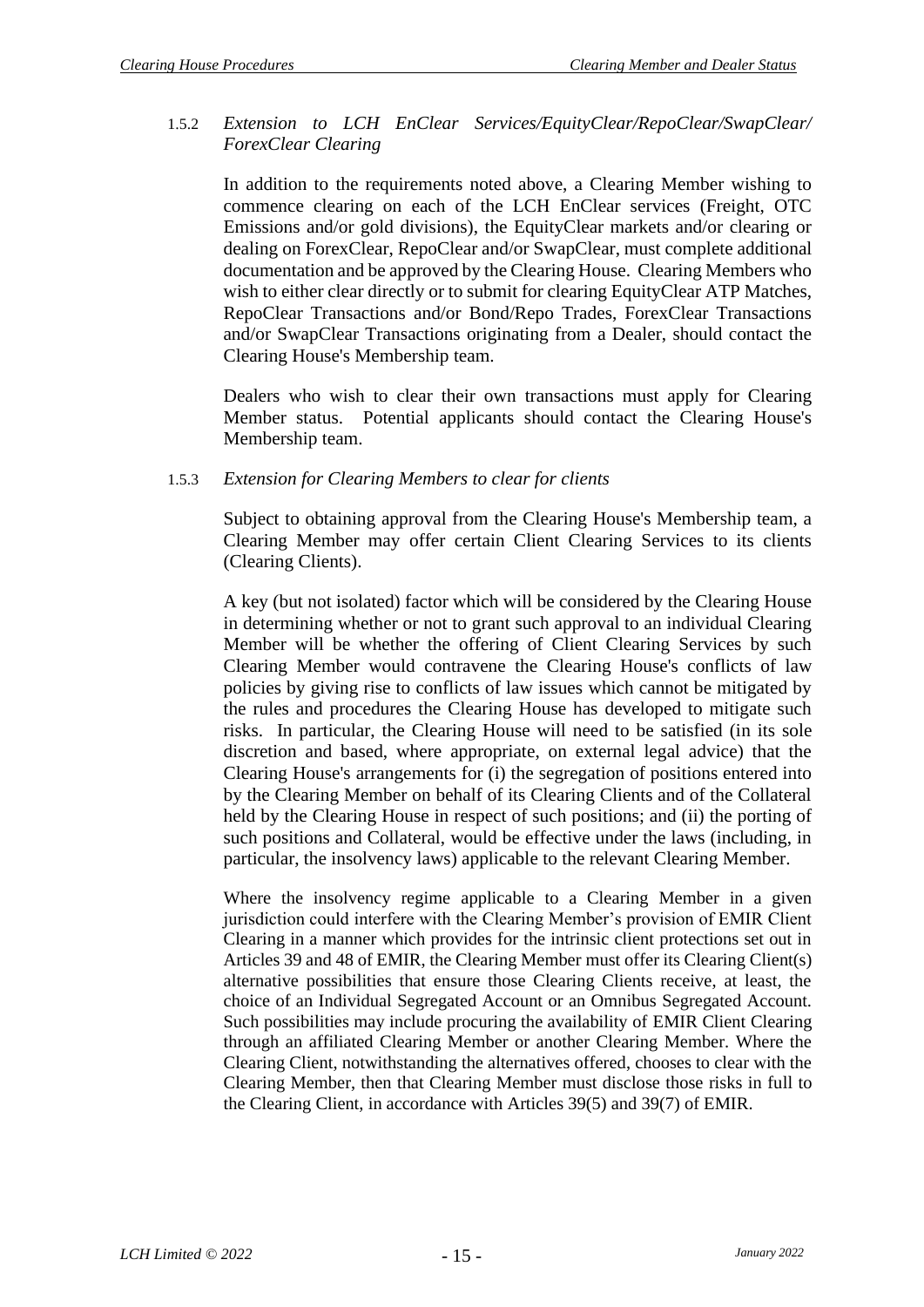Clearing Members should contact the Clearing House's Membership team for further details of the arrangements for client clearing in place within the Clearing House.

1.5.4 *Special Clearing Members* 

A Special Clearing Member is only approved to clear the types of contract on the Clearing House service(s) and/or on the market(s) stipulated in its Clearing Membership Agreement, subject to the terms of that Agreement.

#### 1.6 **Termination Of Clearing Member Status**

- 1.6.1 In the event that a Clearing Member wishes to retire from Clearing Member status, it may do so by giving written notice to the Clearing House not less than three months ahead of the proposed termination date. By the close of business on the proposed termination date, the Retiring Member shall ensure that all Contracts registered in the Retiring Member's name have been closed-out or transferred so as to ensure that there are no open Contracts to which the Retiring Member is a party at the proposed termination date. Once all such Contracts have been closed-out or transferred, such Retiring Member shall be entitled to request that the Clearing House releases and returns to it any Collateral held by the Clearing House for such Retiring Member. Retiring Members will need to give the Clearing House notice of termination in respect of all such Dealer agreements in accordance with the terms of those agreements and the relevant Section of the Rulebook. For further information on the retirement process, Clearing Members should contact the Clearing House's Membership team.
- 1.6.2 If a Clearing Member has not been active on any exchange or market for a continuous period of three months, they will be asked to confirm that they intend to utilise their Clearing Member status and failing a satisfactory response, they will be asked to retire from Clearing Member status.
- 1.6.3 If a bankruptcy petition under the Polish Bankruptcy Law (*ustawa z dnia 28 lutego 2003 roku Prawo upadłościowe*) or a restructuring petition under the Polish Restructuring Law (*ustawa z dnia 15 maja 2015 r. Prawo restrukturyzacyjne*) is presented or a bankruptcy order under the Polish Bankruptcy Law or a restructuring order under the Polish Restructuring Law is made, the Clearing House may in its absolute discretion terminate with respect to the affected Polish Clearing Member the Clearing Membership Agreement by notice. Any such termination by notice will take effect on the expiry of the period specified in the notice. During the termination period specified in the notice, the Clearing House may take the steps listed in Rules 6 of the Default Rules, it deems appropriate in the circumstances: (a) to discharge all the Polish Clearing Member's rights and liabilities under or in respect of all Contracts to which it is party or upon which it is or may be liable; and (b) to complete the process set out in Rule 8. Any Contracts of the Defaulter which have not been closed out or transferred by the termination date set in the notice shell be closedout on the close of business on the termination date. Termination of the Clearing Membership Agreement will result in termination of the terms of any other agreement to which the Clearing House and the Polish Clearing Member are party which relates to the provision of central counterparty and other services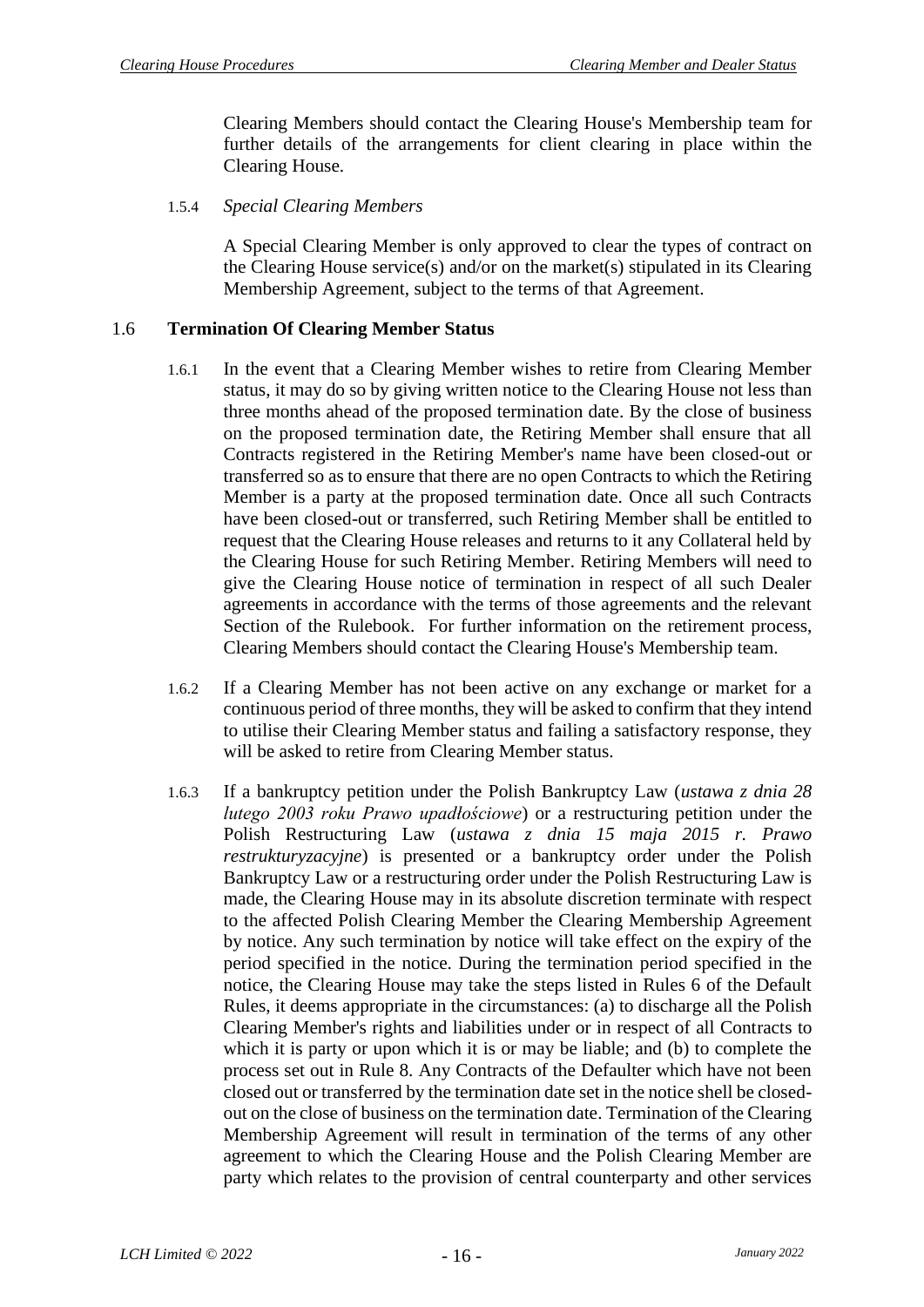by the Clearing House, the terms of, and applicable to, each and every registered Contract, the Rulebook and all amendments to any of the foregoing.

1.6.4 The Clearing Membership Agreement, the terms of any other agreement to which the Clearing House and the Polish Clearing Member are party which relates to the provision of central counterparty and other services by the Clearing House, the terms of, and applicable to, each and every registered Contract, the Rulebook and all amendments to any of the foregoing shall together constitute a master agreement (*umowa ramowa*) in the meaning of the Polish Bankruptcy Law (*ustawa z dnia 28 lutego 2003 roku Prawo upadłościowe*) and Polish Restructuring Law (*ustawa z dnia 15 maja 2015 r. Prawo restrukturyzacyjne*) between the Clearing House and the Polish Clearing Member and both parties acknowledge that all registered Contracts are entered into in performance of that master agreement. If that master agreement is terminated by the Polish Clearing Member or by the relevant bankruptcy or restructuring representative and such termination is enforceable under the relevant laws, this does not prejudice the Clearing House's rights under Rule 3 of the Default Rules.

# 1.7 **Net Capital Requirements**

1.7.1 *Categories of Clearing Member Status*

There are ten categories of Clearing Member status currently in use. These are as follows:

#### **Category B**

Rates Exchange The Clearing Member (clearing own business)

FCM Listed Interest Rates Clearing Member

**Category C**

Rates Exchange - (clearing own business and/or the business of NCPs and/or Listed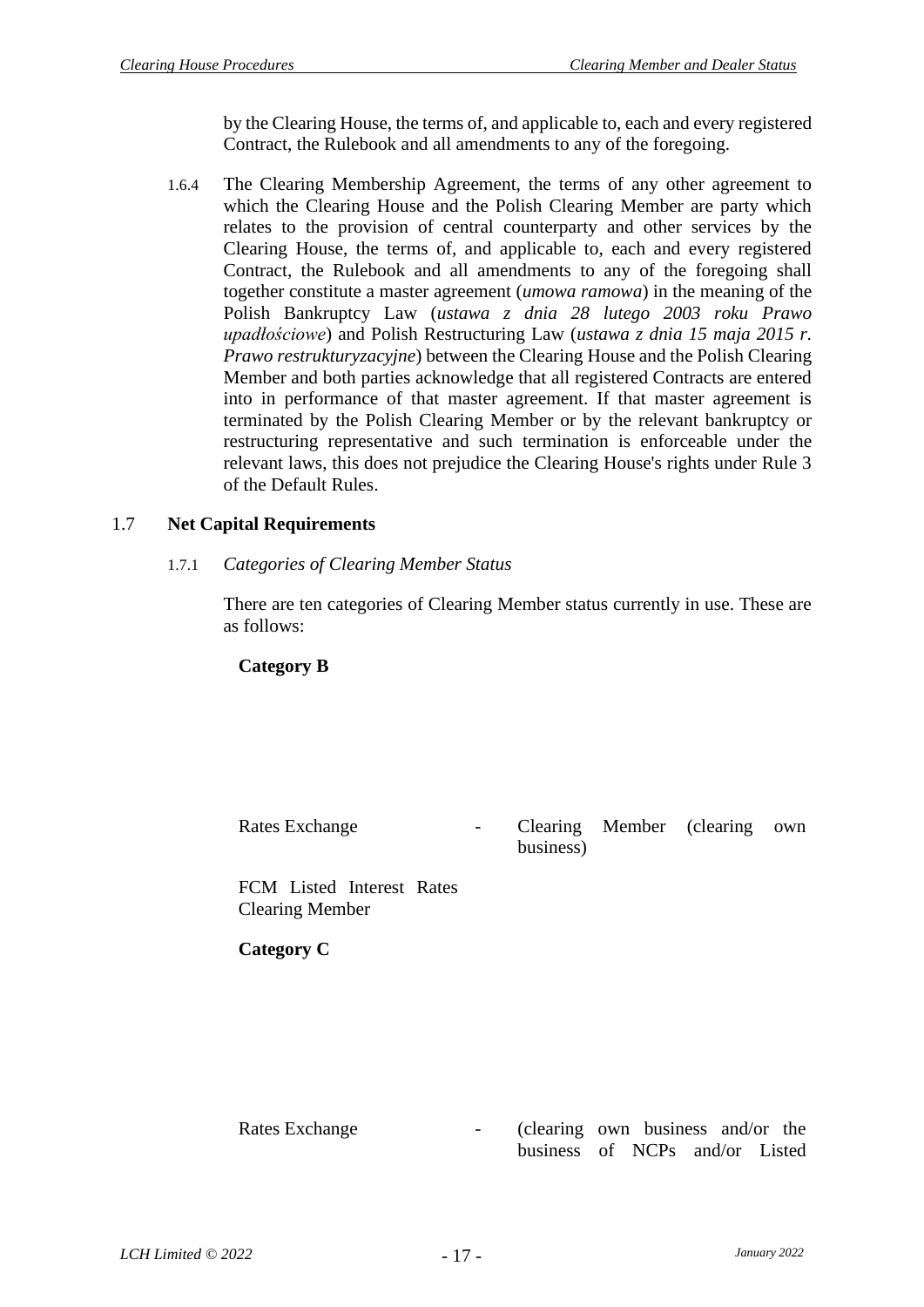Interest Rates Client Clearing Business)

# **Category D**

Category no longer in use.

# **Category E**

Category no longer in use.

# **Category F**

RepoClear Clearing Member in respect of RepoClear Clearing House Business.

#### **Category G**

RepoClear Clearing Member in respect of RepoClear Clearing House Business and RepoClear Client Clearing Business.

# **Category H**

SwapClear Clearing Member.

# **Category I**

EquityClear Individual Clearing Member in respect of EquityClear Clearing House Business.

# **Category J**

EquityClear General Clearing Member in respect of EquityClear Clearing House Business.

# **Category K**

Special Clearing Member.

# **Category L**

SwapClear FCM Clearing Member (refer to FCM Rulebook)

# **Category M**

ForexClear Clearing Member

# **Category N**

Not in use

# **Category O**

Category no longer in use.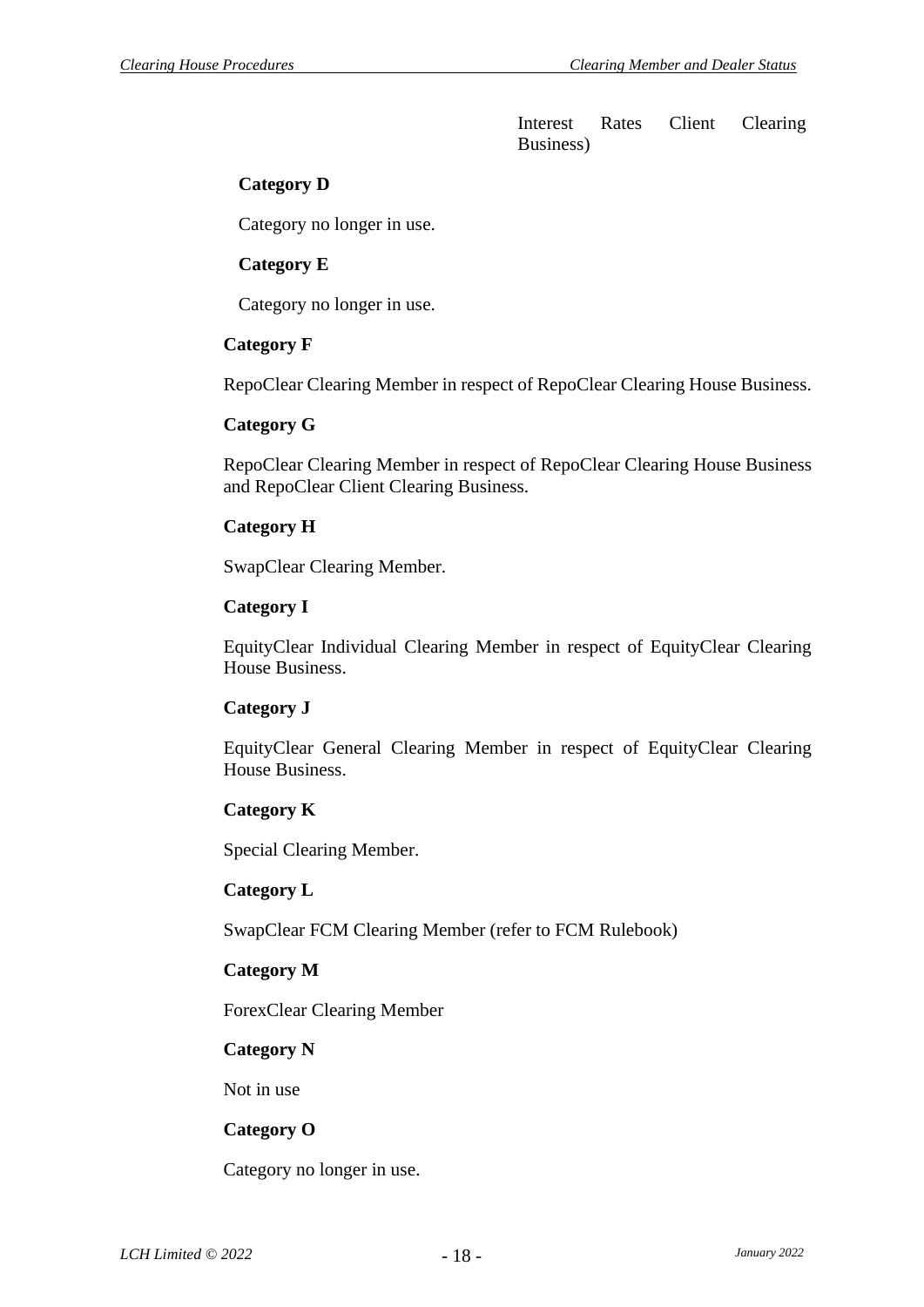# <span id="page-20-0"></span>1.7.2 *Net Capital Requirements*

The requirements set out below are the minimum requirements applicable to Clearing Members whose clearing relationship with the Clearing House is confined to the clearing of one market, subject, in relation to categories B to D, to an absolute minimum Net Capital requirement of £5mn sterling. The requirements may be satisfied in the currencies indicated or in foreign currency equivalents.

The requirements for Clearing Members who clear more than one market are detailed in Section [1.7.3.](#page-21-0) The definition of Net Capital is given in Section [1.8](#page-22-0) (subject to a minimum of £5mn sterling).

#### **Category A**

Category no longer in use.

# **Category B** Net Capital £1.0mn per Service **Category C** Net Capital  $£2.0$ mn per Service **Category D** Category no longer in use. **Category E** Category no longer in use. **Category F** Net Capital €100.0mn **Category G** Net Capital €400.0mn **Category H** Net Capital US \$50mn **Category I** Net Capital £5.0mn **Category J** Net Capital £10.0mn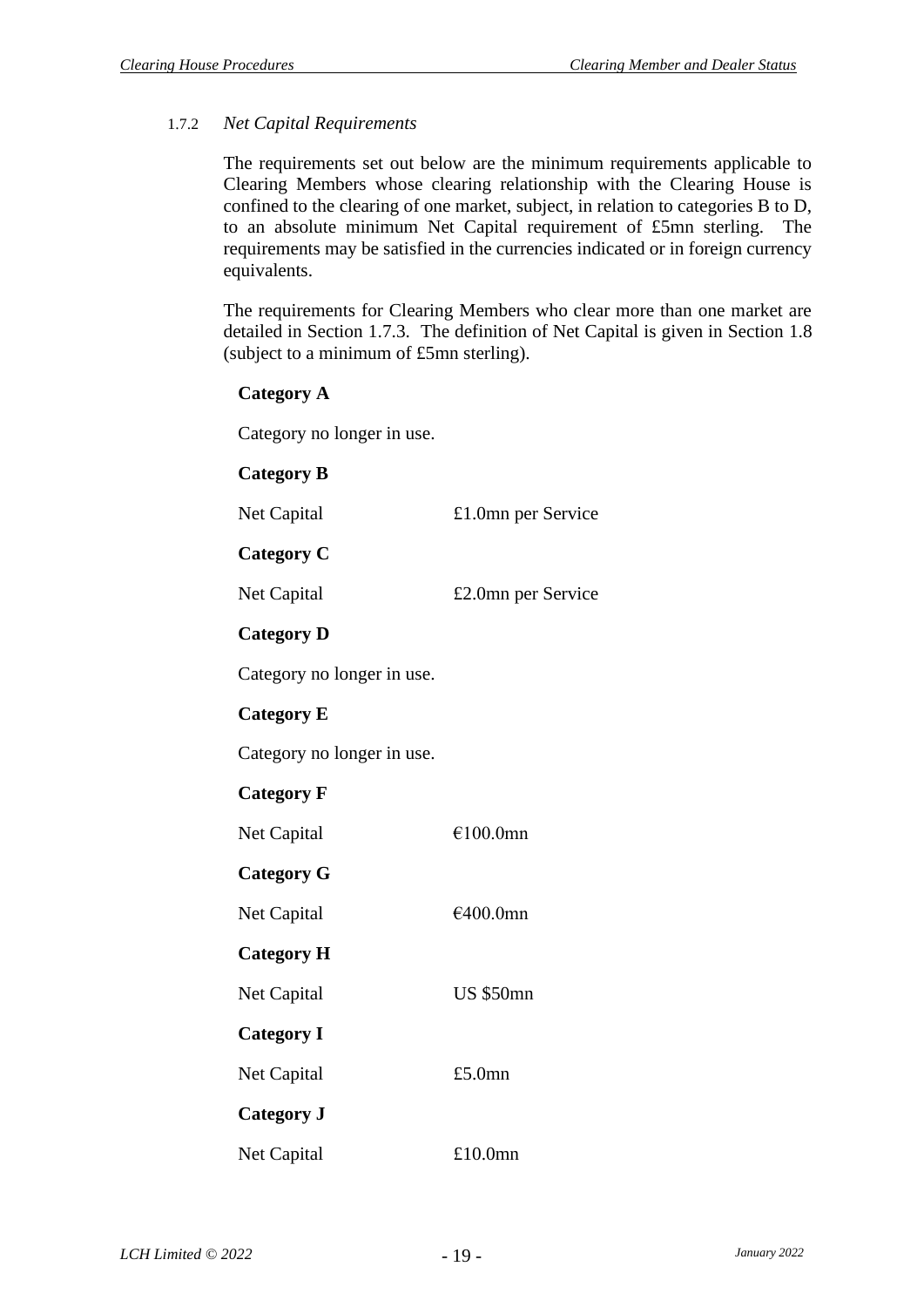**Category K** See Section [1.7.4](#page-21-1) **Category L** Net Capital Refer to FCM Rulebook **Category M** Net Capital US\$50mn **Category N** Not in use **Category O** Not in use

<span id="page-21-0"></span>1.7.3 *Cross-Market Net Capital Requirement for categories B-D and I-J* 

Subject to the absolute minimum requirement of £5mn sterling, Clearing Members who clear more than one exchange (categories  $B - D$ ) or have EquityClear Clearing Member Status (categories  $I - J$ ), are required to meet a minimum Net Capital Requirement which is the sum of their specific requirements. For example, a Clearing Member acting as a General Clearing Member on the Rates Exchange Service (Category C - £2mn sterling) and as an EquityClear Individual Clearing Member (category I - £5mn sterling) has a minimum requirement of £7mn sterling. A Clearing Member acting as a General Clearing Member on Rates Exchange only (Category C - £2mn sterling) has a minimum requirement of £5mn sterling.

Clearing Members for ForexClear, RepoClear and/or SwapClear (including those who clear on other exchanges or markets through the Clearing House) are required to meet the applicable Category F, G, H or M minimum Net Capital Requirement only.

<span id="page-21-1"></span>1.7.4 *Capital Requirements for Category K* 

The minimum capital requirements for a Special Clearing Member will be established at the discretion of the Clearing House with reference to (i) the requirements set out in Section [1.7.2](#page-20-0) which would be applicable to a Clearing Member carrying on comparable business in the same service(s) and/or market(s) of the Clearing House as that which is to be carried on by the Special Clearing Member pursuant to its Clearing Membership Agreement and (ii) any other factors which the Clearing House deems to be relevant in establishing such requirements for a Special Clearing Member.

1.7.5 *Additional Net Capital Requirements*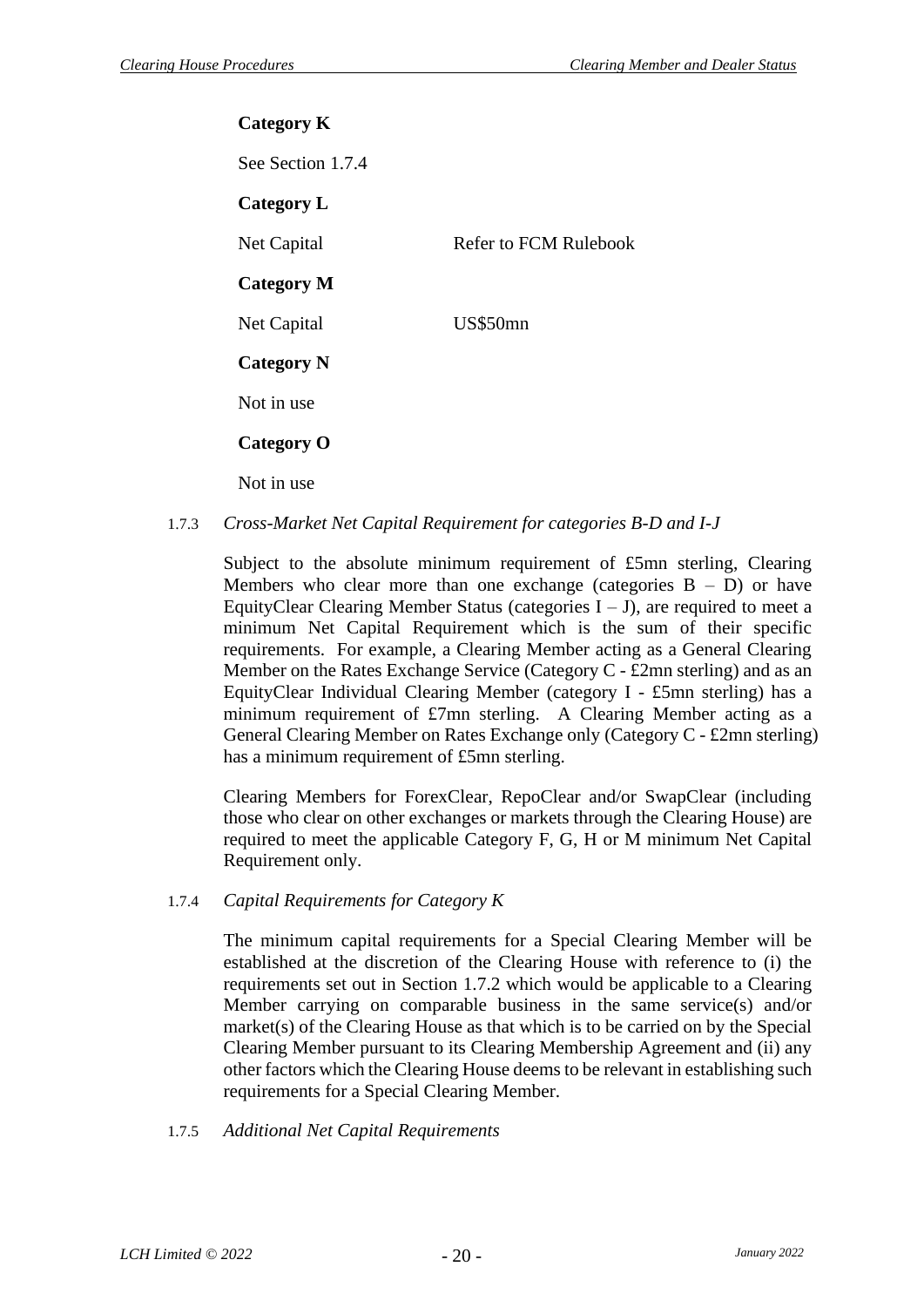Additional resources will be required when, in the Clearing House's assessment, a Clearing Member's Net Capital is not commensurate with its level of business.

The Clearing House shall, on a daily basis, compare the market risk associated with each Clearing Member's level of business with their level of Net Capital as reported to the Clearing House in order to ascertain whether, in the Clearing House's opinion, such Clearing Member is sufficiently capitalised to support the level of risk associated with the Contracts to which they are counterparty. In determining whether a Clearing Member is sufficiently capitalised, the Clearing House may also consider:

- (a) the Clearing Member's aggregate exposure to other clearing providers and other entities; and
- (b) the total amount of Collateral deposited with, transferred to or otherwise delivered to the Clearing House by the Clearing Member.

In the event that the Clearing House considers that the Clearing Member is not sufficiently capitalised to support the level of risk associated with its open Contracts, action may be taken, which could include, but is not limited to, a request for additional Collateral to be transferred to the Clearing House.

# <span id="page-22-0"></span>1.8 **Calculation Of Net Capital**

Net Capital ("**Net Capital**") is broadly defined as:

Permanent Capital plus additional capital less intangible fixed assets (including goodwill, development costs, etc ("**Intangible Fixed Assets**")).

Clearing Members must comply with the Net Capital minimum requirements at all times (see Section [1.7.2\)](#page-20-0).

The Clearing House may vary the definitions below to include forms of capital or to exclude assets, other than those stated. An applicant wishing to determine the acceptability of specific forms of capital or the treatment of particular categories of assets should contact the Clearing House's Membership team.

# 1.8.1 *Definition of Permanent Capital ("Permanent Capital")*

The definition of Permanent Capital includes:

- (a) issued and fully-paid ordinary share capital;
- (b) issued and fully-paid preference share capital; and
- (c) share premium account and reserves not available for distribution.

Accumulated profit and loss and reserves available for distribution will not be taken into account when calculating permanent capital. A deficit in reserves will, however, be deducted from permanent capital.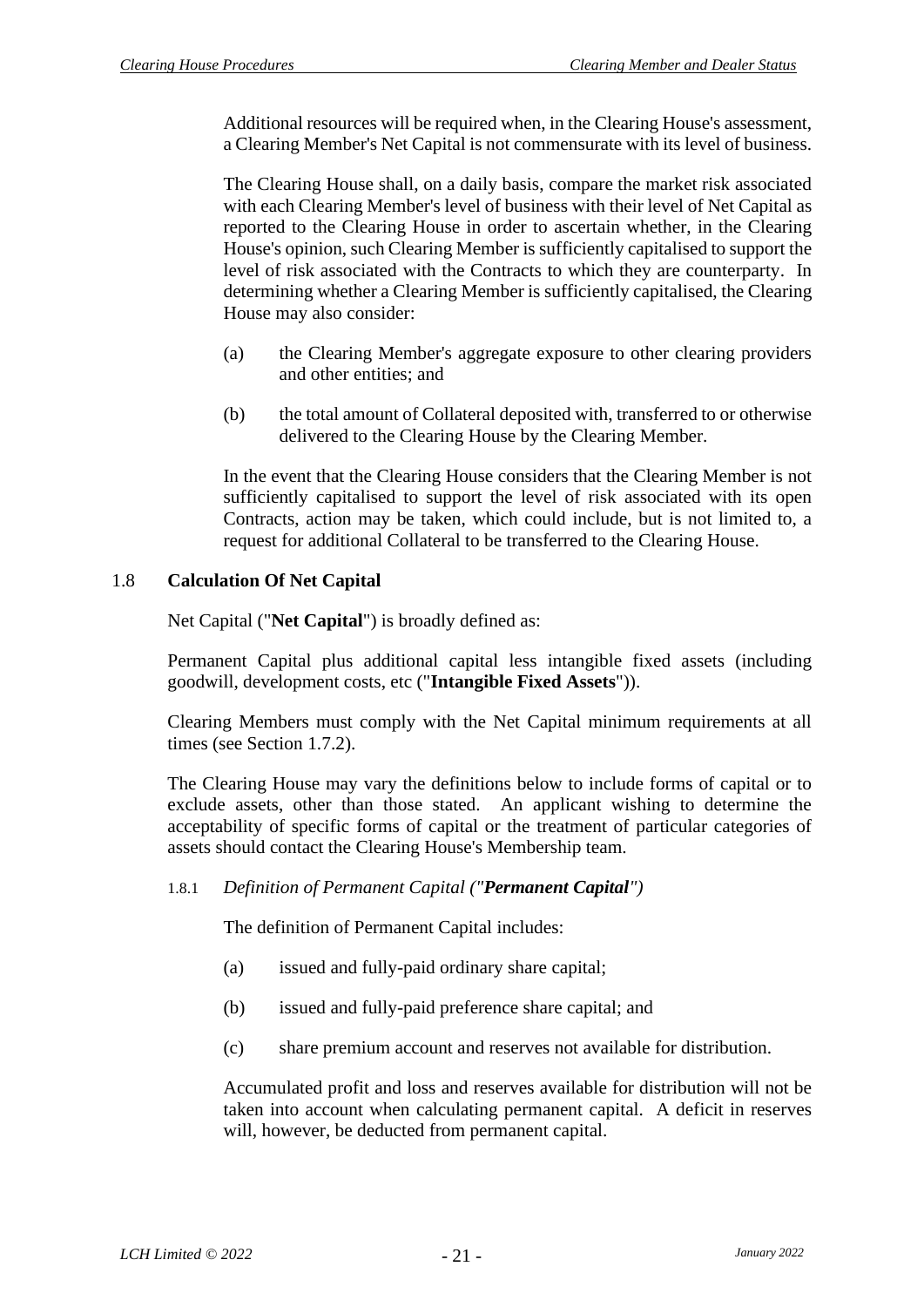#### 1.8.2 *Definition of Additional Capital ("Additional Capital")*

The definition of Additional Capital includes:

- (a) other equity reserves (distributable or otherwise);
- (b) profit and loss reserve;
- (c) redeemable shares; and
- (d) subordinated loans.

Where loans, subordinated or otherwise, are allowed in a Clearing Member's Net Capital calculation, the Clearing House may require Clearing Members to provide the Clearing House with details of the terms and conditions of the loan(s) (see Section [1.8.3\)](#page-23-0). The Clearing House may, at its discretion, recognise other long-term loans in the calculation of Additional Capital.

#### <span id="page-23-0"></span>1.8.3 *Acceptability of Subordinated Loans*

The Clearing House will, in the Net Capital Requirement, allow subordinated loans from a parent company/ies as an acceptable form of capital. Where a Clearing Member is reliant upon subordinated loans to meet its minimum requirement, the Clearing House will require assurances that the loan(s) will not be repaid without the prior consent of the Clearing House.

Clearing Members who wish to re-structure their Net Capital in a way that subordinated loans become key to their meeting the minimum Net Capital Requirement, should contact the Clearing House's Membership team. Clearing Members will be required to enter into an agreement with the Clearing House in the standard form prescribed by the Clearing House for these purposes.

#### 1.8.4 *Recognition of Irrevocable Letters of Credit*

In cases where the Net Capital Requirement is significantly greater than a Clearing Member's regulatory capital requirement, the Clearing House may, at its discretion, but in any case up to a maximum of 50% of the minimum capital requirement, recognise funds committed to the Clearing House under an Irrevocable Letter of Credit from a third party bank in determining whether the minimum requirement is met.

Clearing Members falling into this category and interested in meeting the requirements in this way will be required to enter into a standard form agreement with the Clearing House. That agreement is available from the Clearing House's Membership team.

#### 1.9 **Reporting**

Clearing Members must provide the information detailed below.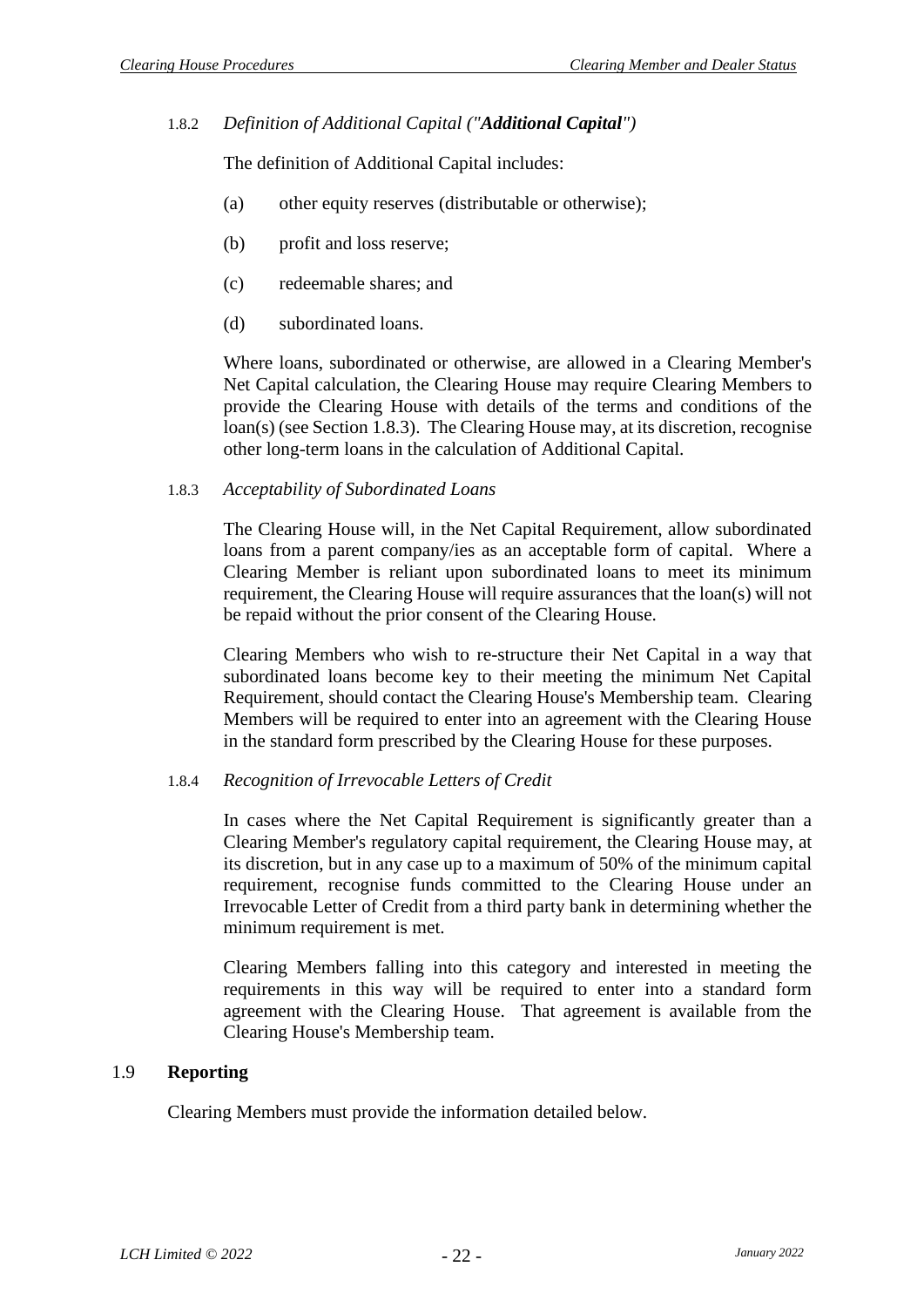#### 1.9.1 *All Members*

- (a) All Clearing Members must, within six months from the date on which their annual accounts are made up, provide the Clearing House with an English-language copy of their profit and loss account and balance sheet, together with a statement that their auditors have reviewed and approved them, drawn up either in accordance with Companies Act requirements or otherwise in accordance with the requirements of the Clearing House. In addition, the Clearing House may at its discretion require the provision of financial accounts for the ultimate or immediate parent of the Clearing Member.
- (b) All Clearing Members must provide the Clearing House in a prompt and timely manner with:
	- (i) any information concerning any financial or business development that the Clearing Member reasonably considers may materially affect the Clearing Member's ability to comply with the applicable membership criteria or Applicable Law;
	- (ii) information and documents regarding the Clearing Member's risk management policies and practices as requested by the Clearing House. Such information shall include, without limitation, information and documents relating to the liquidity of that Clearing Member's financial resources and settlement procedures;
	- (iii) any other financial information that the Clearing House determines is necessary to assess whether membership criteria are being met on an ongoing basis; and
	- (iv) notice if the Clearing Member becomes the subject of a bankruptcy petition, receivership proceeding, or the equivalent, or any other event to which it is required to notify the Clearing House under the Clearing Membership Agreement or the Rulebook.

In addition, and upon request from the Clearing House or any Regulatory Body, each Clearing Member shall promptly provide the information detailed in (ii) above directly to the any Regulatory Body specified in the relevant request.

# 1.9.2 *Regulated Clearing Members*

Regulated Clearing Members must within 30 calendar days of each of their quarter-end dates, provide the Clearing House with copies of their regulatory returns. In addition, Clearing Members must provide the Clearing House with copies of all reports that are required to be filed with the CFTC pursuant to parts 17 and 20 of the CFTC Regulations.

1.9.3 *Non-Regulated Clearing Members*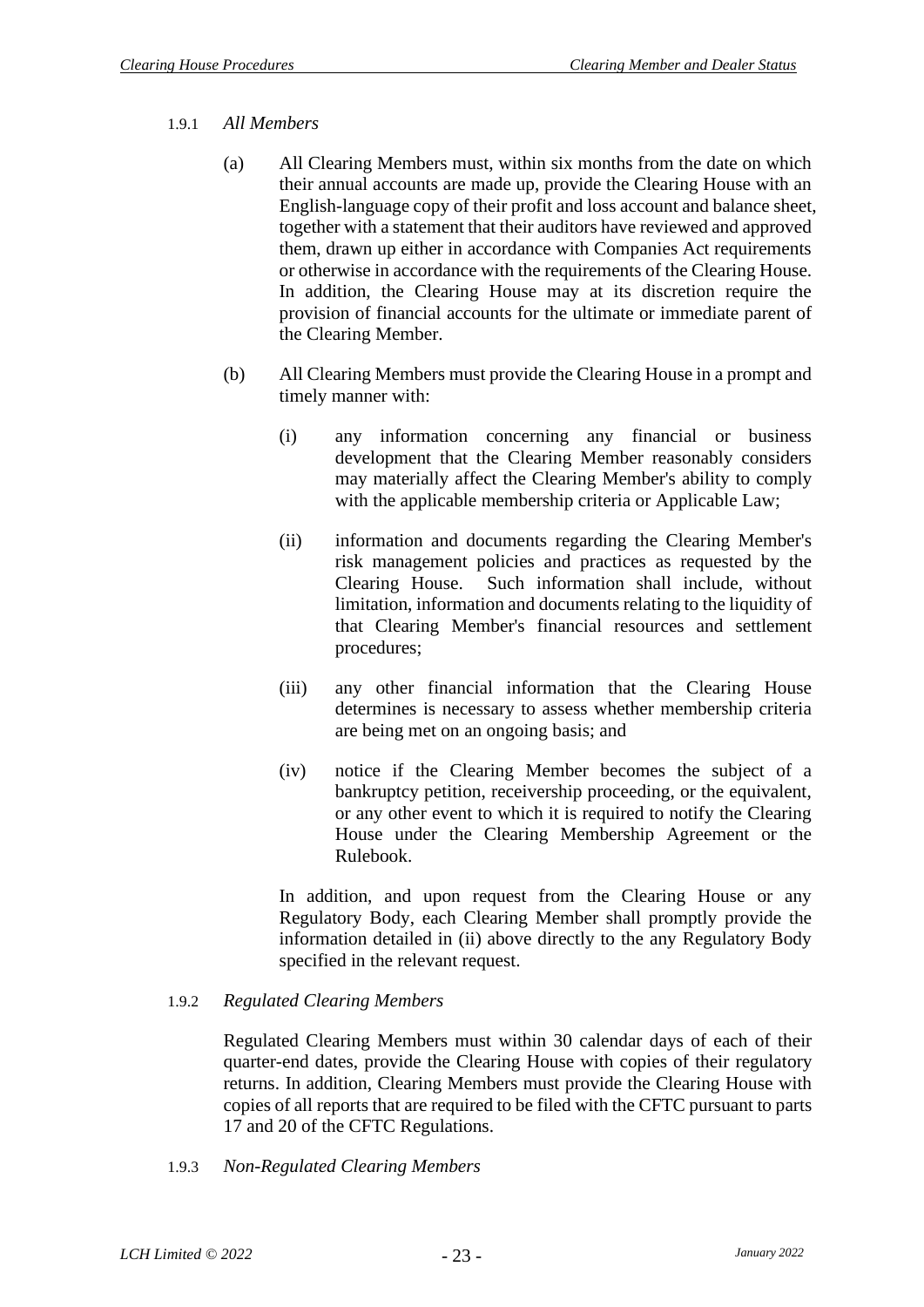Non-regulated Clearing Members must provide the Clearing House with an English language version of their quarterly balance sheet and profit and loss statement within 30 calendar days of their quarter-end date. This must be signed by two directors, a director and the company secretary, or two Authorised Signatories. Where the Clearing Member is a partnership the balance sheet and profit and loss statement must be signed by two partners of the firm. Please provide evidence of signing authority together with specimen signatures.

1.9.4 *Category K*

Special Clearing Members must provide the Clearing House with such financial information as is stipulated in their Clearing Membership Agreement.

1.9.5 *Reduction in Net Capital* 

All Clearing Members must immediately notify the Clearing House of any significant reduction (usually 10% or more), from the figures shown in their last financial returns, in:

- (a) shareholders' funds; and
- (b) Net Capital.

#### 1.10 **Additional Requirements**

#### **Notification of Changes of Ownership**

Clearing Members (other than Special Clearing Members, who shall be subject to such specific terms as set out in their Clearing Membership Agreement) are required, under the terms of their Clearing Membership Agreement, to notify or pre-notify the Clearing House of changes in controlling holdings (defined as the exercise or control of 20% or more of the voting power of the firm). The Clearing House recognises that, in the case of Clearing Members which are part of large financial groups, changes in controllers may occur with relative frequency, which may only be known after the event and are unlikely to be significant to the Clearing House. However, in cases of changes in ownership, and particularly where those potentially acquiring a dominant stake in a Clearing Member are not known to the Clearing House, Clearing Members are required to pre-notify the Clearing House of their plans. The proposed change of ownership may be subject to an approval process involving the Risk Committee and Board of the Clearing House.

#### **Due Diligence and Know Your Customer**

Clearing Members are required to respond to all due diligence requests, including but not limited to, annual updates, issued by the Clearing House within a reasonable period of time. In addition, all Clearing Members must ensure that they comply in relevant jurisdictions with all applicable anti-money laundering and sanctions legislation and regulations, including but not limited to, client due diligence and sanctions screening, and upon request from the Clearing House, will be required to evidence the same.

#### **Fees; Charges**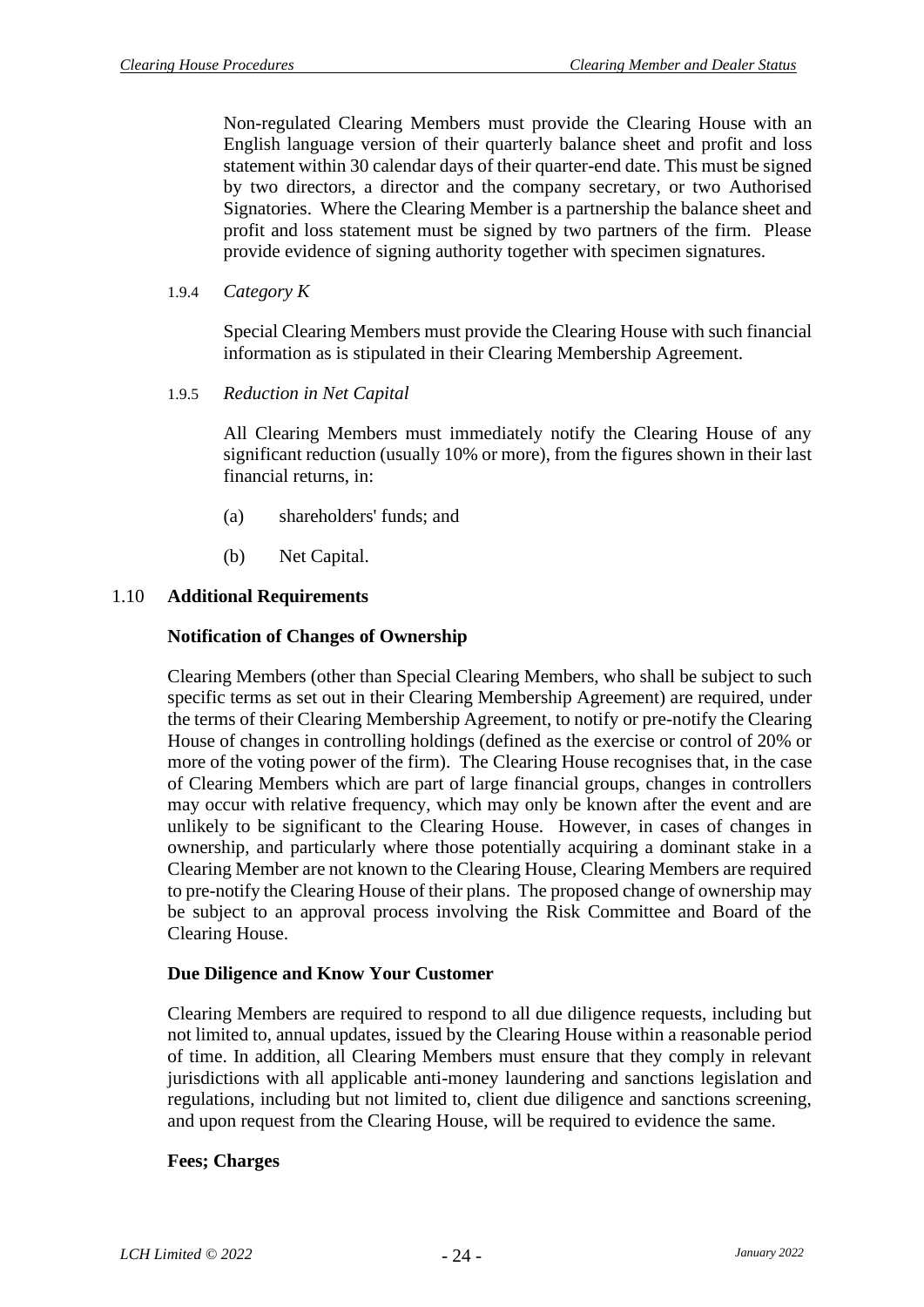The Clearing House shall be entitled to charge Clearing Members fees, charges, levies and other dues as prescribed by the Clearing House from time to time, provided, that the Clearing House shall provide Clearing Members no fewer than fourteen (14) days' prior notice of any increase to such fees, charges, levies or other dues. The Clearing House may provide the aforementioned notice by way of Clearing Member circular or notification, which may include notification via the Clearing House's website.

# 1.11 **Other Conditions**

The Clearing House may, at any time, impose additional conditions in relation to continued Clearing Member status, and at any time vary or withdraw any such conditions, provided that any such conditions which restrict, or may be considered to have the effect of restricting, access of a Clearing Member to the Clearing House shall be imposed only in circumstances where, and to the extent that, their object is to control the exposure of the Clearing House to risk. Clearing Members are referred to the Clearing House's website for further information about the relevant internal risk management policies and procedures of the Clearing House.

The relevant additional conditions imposed on a Clearing Member may include, but are not limited to, a requirement to transfer additional cash or non-cash Collateral to the Clearing House, as determined by the Clearing House.

# 1.12 **Jurisdictional Requirements**

1.12.1 Singaporean Clients

Clearing Members are required to provide a copy of the 'Notice to Singapore Clearing Clients' to Clearing Clients incorporated in or operating through a branch in Singapore. The 'Notice to Singapore Clearing Clients' is available at: [https://www.lch.com/system/files/media\\_root/singapore%20client%20disclosu](https://www.lch.com/system/files/media_root/singapore%20client%20disclosure.pdf) [re.pdf.](https://www.lch.com/system/files/media_root/singapore%20client%20disclosure.pdf)

- 1.12.2 Restrictions on Clearing Members and SCM Branches incorporated in or domiciled in Japan (each a "**Japanese Clearing Member**" or "**Japanese SCM Branch**", respectively)
	- (a) Japanese Clearing Members and Japanese SCM Branches are not permitted to participate in the Portfolio Margining Service.
	- (b) Japanese Clearing Members and Japanese SCM Branches shall not clear Yen-denominated SwapClear Contracts.
- 1.12.3 Restrictions on Clearing Clients incorporated in or domiciled in Japan ("**Japanese Clearing Clients**")
	- (a) Clearing Members may not participate in the Portfolio Margining Service on behalf of Japanese Clearing Clients.
	- (b) Clearing Members shall not clear Yen-denominated SwapClear Contracts on behalf of Japanese Clearing Clients.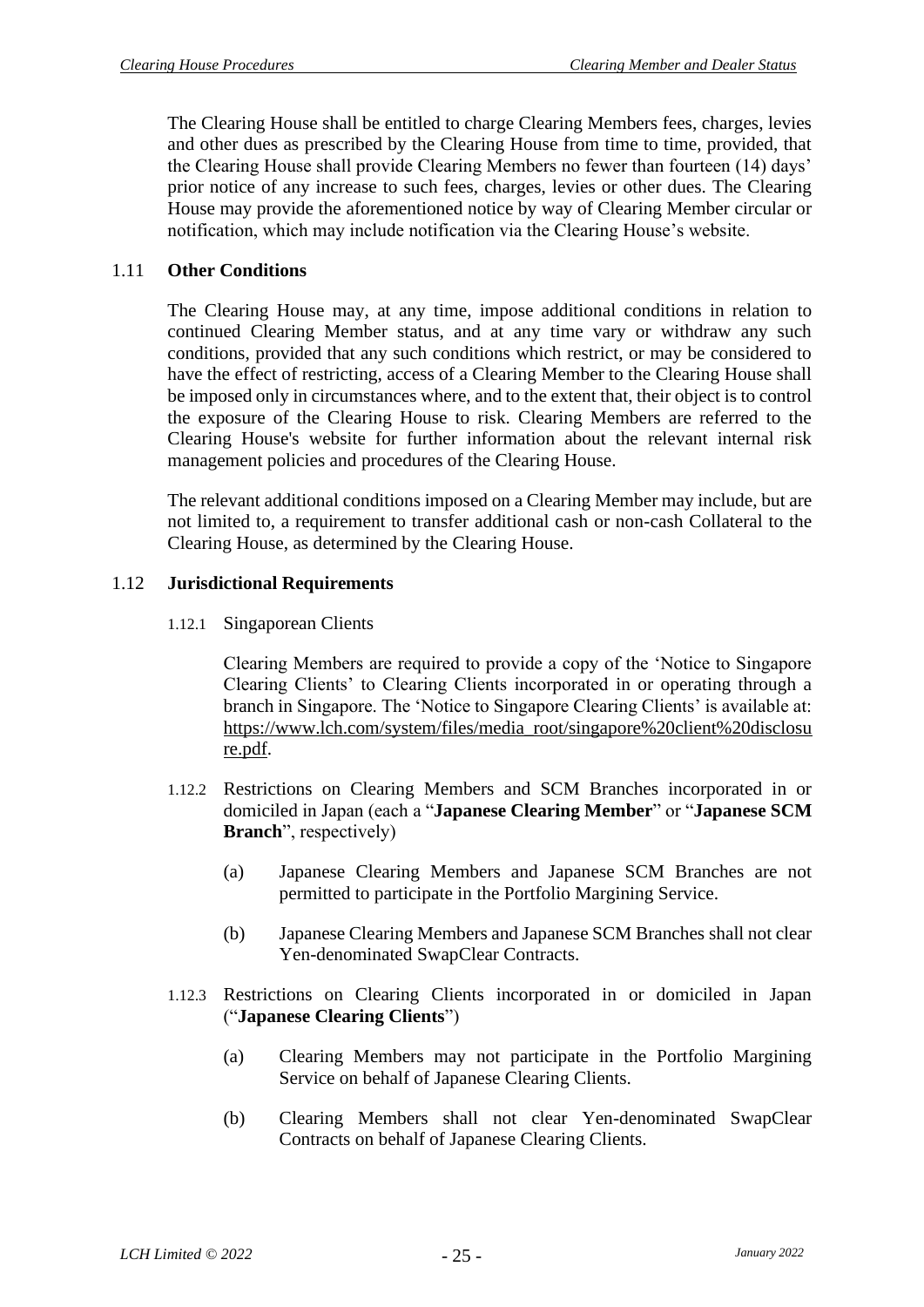- 1.12.4 Restrictions on Clearing Clients organized under the laws of Canada, have their head office located in Canada or have their principal place of business in Canada (each, a "**Canadian Clearing Client**")
	- (a) A Clearing Member may not open the following types of Client Accounts on behalf of or with respect to a Canadian Clearing Client:
		- (i) Identified Client Omnibus Net Segregated Account;
		- (ii) Affiliated Client Omnibus Net Segregated Account;
		- (iii) Non-Identified Client Omnibus Net Segregated Account; or
	- (b) A Clearing Member may not permit a Canadian Clearing Client to be a Combined Omnibus Gross Segregated Clearing Client.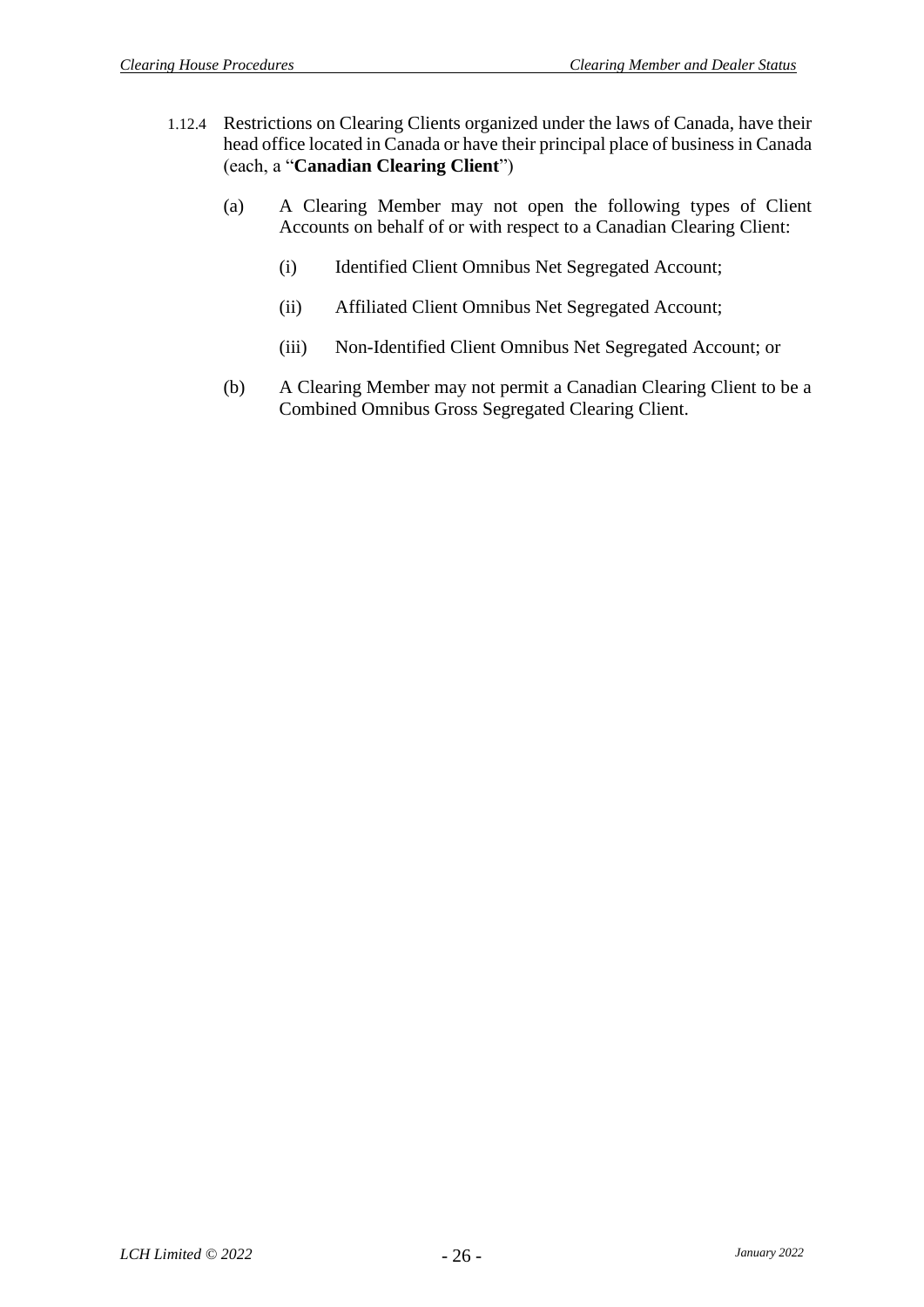#### **SCHEDULE 1 CLEARING HOUSE PRESCRIBED LANGUAGE**

- <span id="page-28-0"></span>1. The Clearing Client acknowledges and agrees that:
	- (a) the services provided by the Clearing House with regard to the Client Clearing Services will be subject to, and governed by, the Clearing House's Rulebook and the Clearing Client will not act so as to cause (directly or indirectly) any breach of the Rulebook by any person. The provisions of Regulation 52 (*Exclusion of Liability*) of the Clearing House's Rulebook (as amended from time to time) shall apply *mutatis mutandis* as though entered into by the Clearing Client directly with the Clearing House;
	- (b) if the Clearing Member Defaults and either:
		- (i) the Clearing Client and (if applicable) each other relevant Clearing Client has failed to appoint a Backup Clearing Member; or
		- (ii) the Clearing House does not receive the written agreement of the Clearing Client and (if applicable) each other relevant Clearing Client, and of a Backup Clearing Member, to the porting of Contracts that the Defaulted Clearing Member has entered into with the Clearing House in respect of such Clearing Client(s) to such Backup Clearing Member,

in each case, in accordance with, and subject to, the Default Rules, then the Clearing House will not port such Contracts to a Backup Clearing Member and will implement the remainder of its default management process under the Default Rules in relation to such Contracts. For the avoidance of doubt, a Backup Clearing Member can be appointed prior to or after the Default of the Clearing Member, but a Clearing Client who has not appointed a Backup Clearing Member prior to the Default of the Clearing Member may find that porting is less likely to occur;

- (c) it may not instruct the Clearing House to act or to omit to act in any manner at any time prior to the Default of the Clearing Member, but: (i) the Clearing House shall accept instructions from the Clearing Client following the Default of the Clearing Member in accordance with, and subject to, the Clearing House's Rulebook; and (ii) a Clearing Client may appoint a Backup Clearing Member prior to or after the Default of the Clearing Member;
- (d) it is not entitled to any information from the Clearing House as to any assets held by the Clearing House for any person or any Contracts registered to a Client Account or Proprietary Account (although it may request that the Clearing House provide such information following the Default of the Clearing Member);
- (e) where the Clearing Member provides securities to the Clearing House as Collateral ("**Securities**"), the Clearing Client may not assert any equitable or other claim to any such Securities where the assertion of such claim would delay or inhibit the sale, disposal or appropriation by the Clearing House of such Securities and/or the application of the proceeds of sale or disposal of such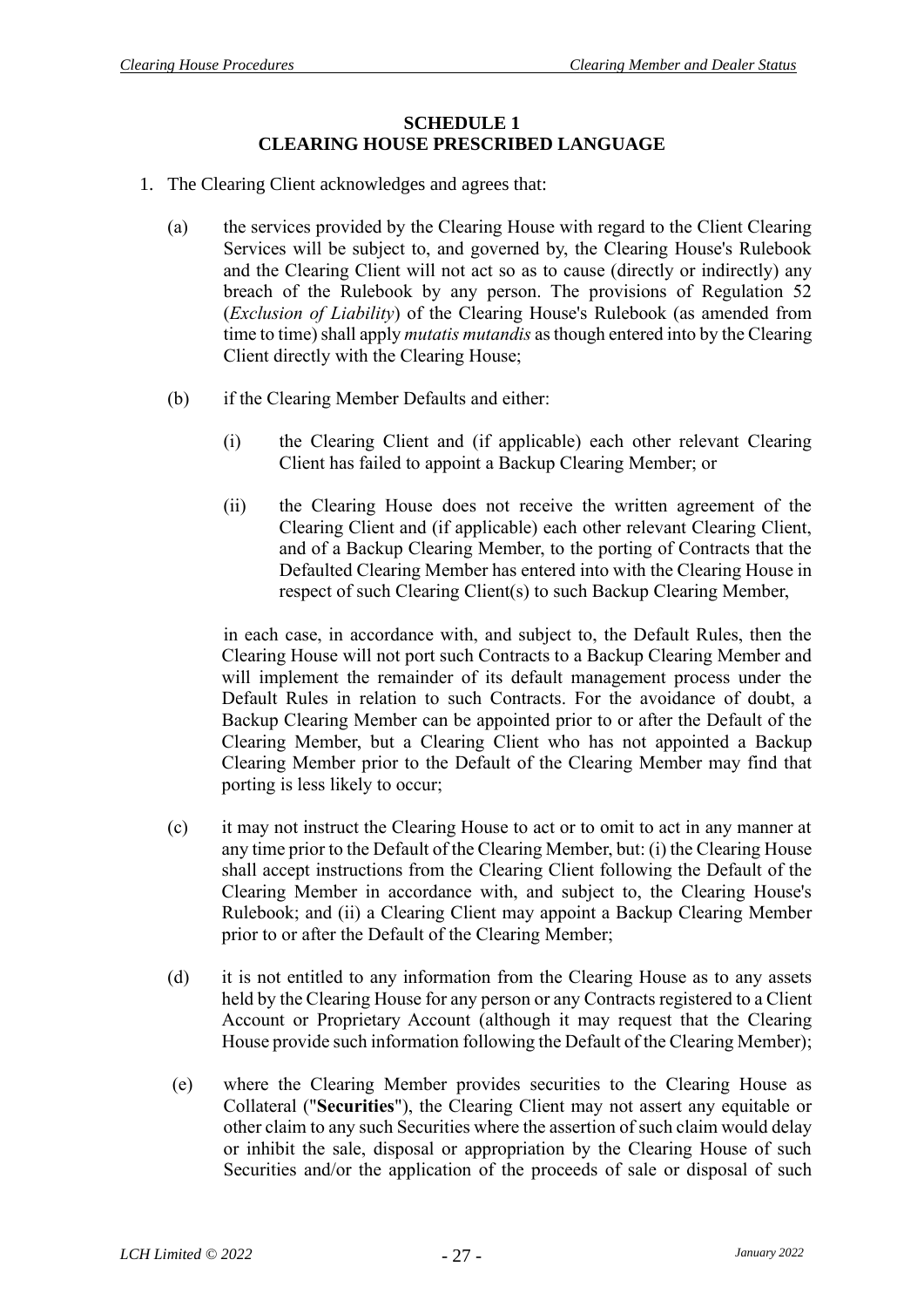Securities in accordance with the Clearing House's Rulebook and any relevant Deed of Charge;

- (f) the Clearing House does not owe any fiduciary duty, duty of care or other duty to the Clearing Client, to the extent permitted by Applicable Law;
- (g) it has read and understood the Client Clearing End-User Notice, which is available on the Clearing House's website, for each Service in which it participates or will participate;
- (h) it is the sole responsibility of the Clearing Client to: (i) determine whether to use the Client Clearing Services and participate in any Client Account; and (ii) obtain its own independent advice, and undertake its own due diligence, in respect of the Client Clearing Services and any Client Account; and
- (i) any information which it obtains from the Clearing House does not constitute advice and it may not rely on it.
- 2. The Clearing Client and the Clearing Member acknowledge and agree that:
	- (a) subject to [clause 2(b) of this schedule], a person who is not a party to the [insert the correct defined term for the client clearing agreement] has no right under the Third Parties Act to enforce any term of this [schedule];
	- (b) notwithstanding [clause 2(a) of this schedule], the Clearing House may enforce any term of this [schedule] subject to, and in accordance with, the Third Parties Act; and
	- (c) the rights of the Clearing Member and the Clearing Client to rescind and/or vary the [insert the correct defined term for the client clearing agreement] are not subject to the consent of any other person.
- 3. Capitalised terms which are used, but not defined, in this [schedule] shall have the meaning specified in the rulebook of LCH Limited, which is located at [www.lch.com/rules-regulations/rulebooks/ltd,](http://www.lch.com/rules-regulations/rulebooks/ltd) as such rulebook is amended from time to time. The reference to Regulation 52 (Exclusion of Liability) of the Clearing House's Rulebook (as amended from time to time), in [clause 1(a) of this schedule], includes any subsequent renumbering of such regulation.

# **[Note to Clearing Member and Clearing Client**:

Clause 2 of this schedule may be amended as necessary:

- 1. to ensure it fits in with any general Third Parties Act provisions within the client clearing agreement; and/or
- 2. as a result of the client clearing agreement being governed by law other than English law,